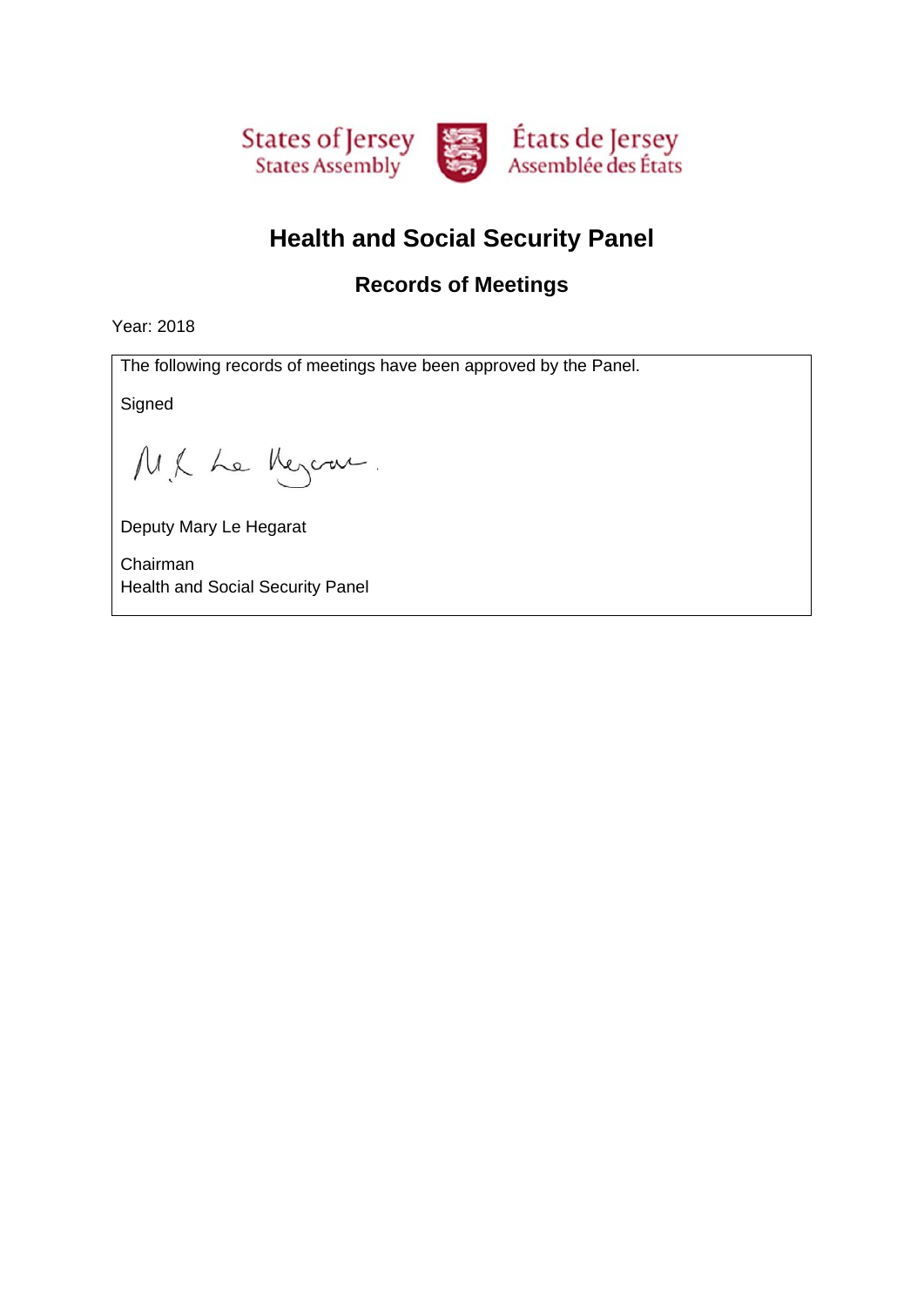### **Record of Meeting**

Date: 18th June 2018

| Present       | Deputy Mary Le Hegarat, Chairman<br>Deputy Kevin Pamplin, Vice-Chairman<br><b>Deputy Carina Alves</b><br><b>Deputy Trevor Pointon</b> |
|---------------|---------------------------------------------------------------------------------------------------------------------------------------|
| Apologies     |                                                                                                                                       |
| Absent        |                                                                                                                                       |
| In attendance | Tom Leveridge, Scrutiny Officer                                                                                                       |

| Agenda matter<br>Action                                                                                                                                                                                                                                                                                                                                                                                                                                   |  |
|-----------------------------------------------------------------------------------------------------------------------------------------------------------------------------------------------------------------------------------------------------------------------------------------------------------------------------------------------------------------------------------------------------------------------------------------------------------|--|
| 1. Declaration of interests                                                                                                                                                                                                                                                                                                                                                                                                                               |  |
| The Panel noted the requirements set out in the Proceedings Code of Practice with<br>regard to declaration of interests.                                                                                                                                                                                                                                                                                                                                  |  |
| No interests were declared.                                                                                                                                                                                                                                                                                                                                                                                                                               |  |
| 2. Procedural and administrative matters                                                                                                                                                                                                                                                                                                                                                                                                                  |  |
| The Panel considered its working practices and:                                                                                                                                                                                                                                                                                                                                                                                                           |  |
| Agreed that it would meet every two weeks on Thursday afternoons between 13.30<br>and 15.30.                                                                                                                                                                                                                                                                                                                                                              |  |
| Agreed that Deputy Kevin Pamplin would act as Vice-Chairman to the Panel.                                                                                                                                                                                                                                                                                                                                                                                 |  |
| Agreed that it will examine witnesses in public, except where it otherwise orders.                                                                                                                                                                                                                                                                                                                                                                        |  |
| Noted that the Scrutiny Officer will advise witnesses of the broad subject areas which<br>are likely to be covered in public hearings.                                                                                                                                                                                                                                                                                                                    |  |
| Noted that, in principle, all written evidence received by the Panel will be published on<br>the States Assembly website. It agreed that submissions will be treated in accordance<br>with data protection legislation. Confidential submissions may be considered on a<br>case-by-case basis. Anonymous submissions will not be considered.                                                                                                              |  |
| Agreed that it shall not consider individual cases.                                                                                                                                                                                                                                                                                                                                                                                                       |  |
| Agreed that the following matters would be delegated to the Chairman's discretion:<br>Engaging in correspondence on Panel matters which is not sufficiently<br>$\bullet$<br>significant to require approval by the Panel or is of a routine nature;<br>Amending the timing of Panel meetings, where necessary; and<br>$\bullet$<br>Authorising the issue of press notices about forthcoming evidence sessions,<br>$\bullet$<br>new inquiries and reports. |  |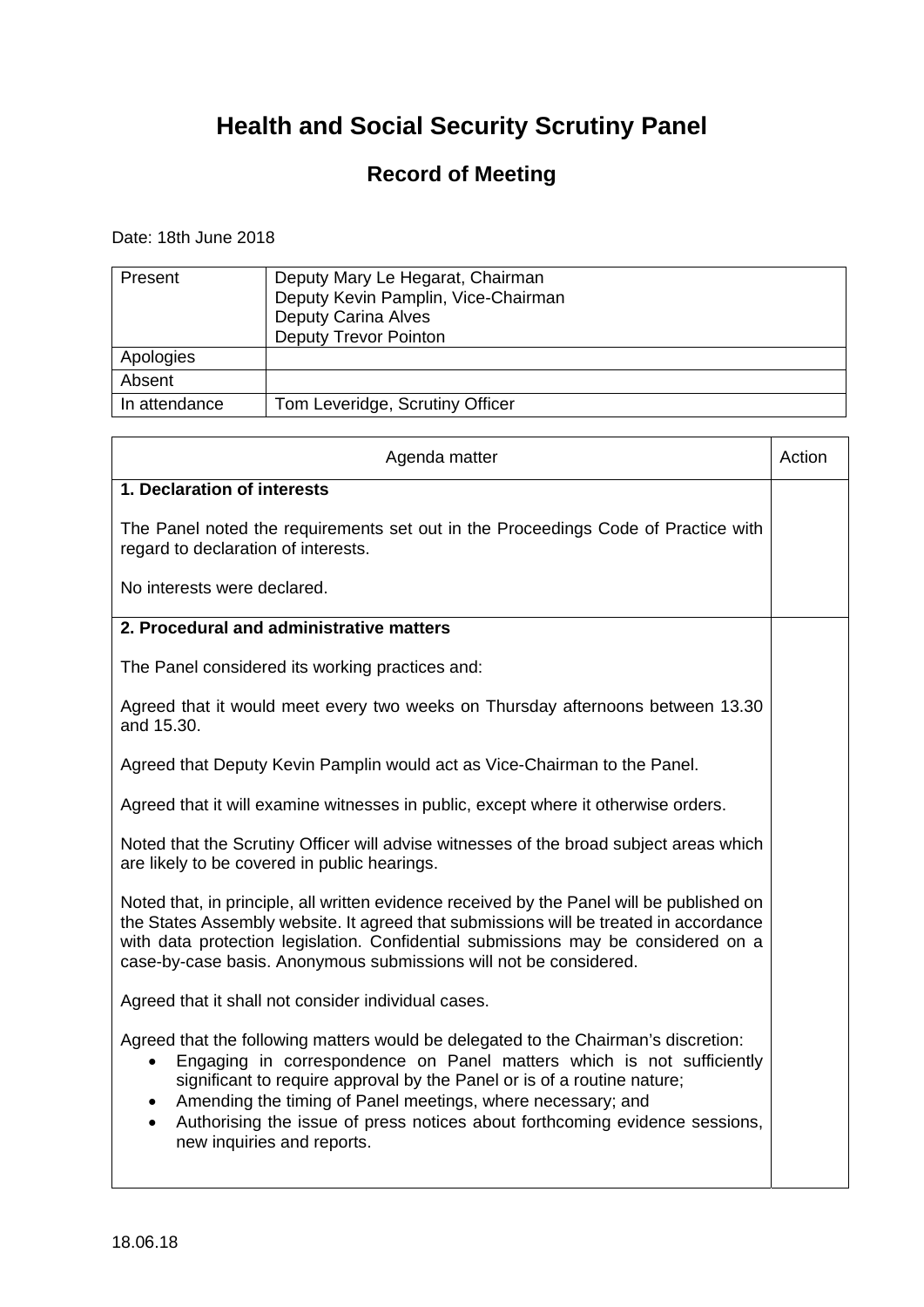| 3. Accessing Scrutiny information                                                                                                      |    |
|----------------------------------------------------------------------------------------------------------------------------------------|----|
| The Panel noted the arrangements for sharing and storing Panel information via<br>SharePoint.                                          |    |
| 4. Member training                                                                                                                     |    |
| The Panel noted the proposals for Member training.                                                                                     |    |
| The Panel asked the Scrutiny Officer to deliver training on scrutiny reviews at its next<br>meeting.                                   | TL |
| 5. Panel remit and departmental responsibilities                                                                                       |    |
| The Panel noted the Panel's remit and relevant departmental responsibilities.                                                          |    |
| 6. Future programme                                                                                                                    |    |
| The Panel discussed its future programme and asked the Scrutiny Officer to prepare<br>a scoping document in time for the next meeting. | TL |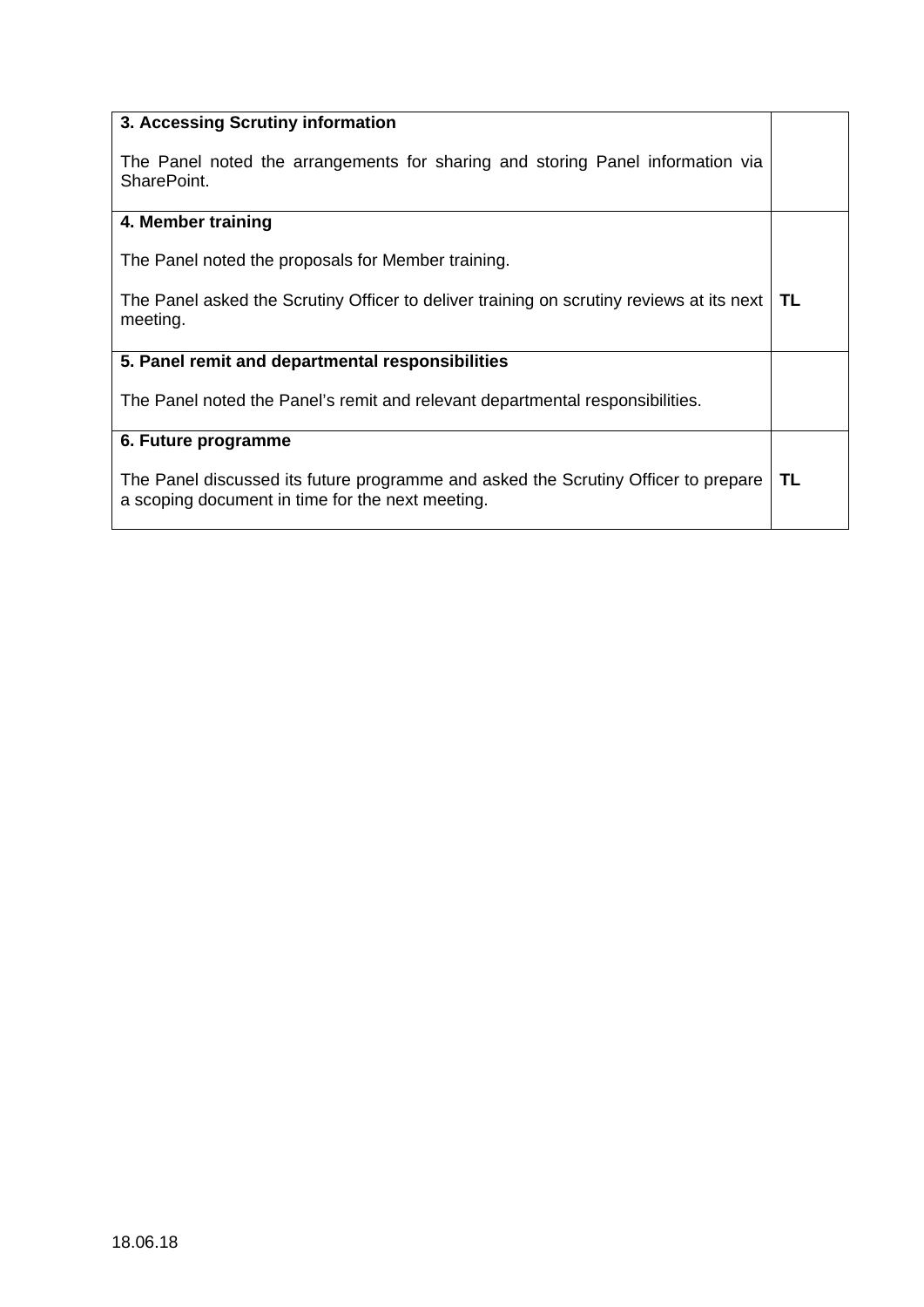### **Record of Meeting**

Date: 3rd July 2018

| Present       | Deputy Mary Le Hegarat, Chairman<br>Deputy Kevin Pamplin, Vice-Chairman<br><b>Deputy Carina Alves</b><br><b>Deputy Trevor Pointon</b>                                                                                                                                                      |
|---------------|--------------------------------------------------------------------------------------------------------------------------------------------------------------------------------------------------------------------------------------------------------------------------------------------|
| Apologies     |                                                                                                                                                                                                                                                                                            |
| Absent        |                                                                                                                                                                                                                                                                                            |
| In attendance | Sue Duhamel, Director of Policy, Social Security Department<br>Kim Baker, Business Manager, Social Security Department<br>Mark MacGregor, Policy Principal, Social Security Department<br>Samantha Sugden, Policy Principal, Social Security Department<br>Tom Leveridge, Scrutiny Officer |

| Agenda matter                                                                                                                                                                                                                                                        | Action |
|----------------------------------------------------------------------------------------------------------------------------------------------------------------------------------------------------------------------------------------------------------------------|--------|
| 1. Propositions 73 and 77                                                                                                                                                                                                                                            |        |
| The Panel met with Officers from the Department for Social Security to discuss<br>Proposition 73 on the Draft Income Support (Amendment No. 18) (Jersey) Regulations<br>201- and Proposition 77 on the Draft Social Security (Amendment No. 23) (Jersey)<br>Law 201- |        |
| The Officers explained the background to the income support system and social<br>security and summarised the effect of the propositions if agreed by the States<br>Assembly on 10 July.                                                                              |        |
| Proposition 73 would increase income support components.                                                                                                                                                                                                             |        |
| Proposition 77 would strengthen the redetermination and appeals process associated<br>with Long-Term Incapacity Allowance assessments. It would also make several other<br>minor amendments to the law.                                                              |        |
| The Panel asked the Scrutiny Officer to follow-up with the Officers after the meeting<br>seeking further information in relation to the Social Security Law amendments.                                                                                              | TL.    |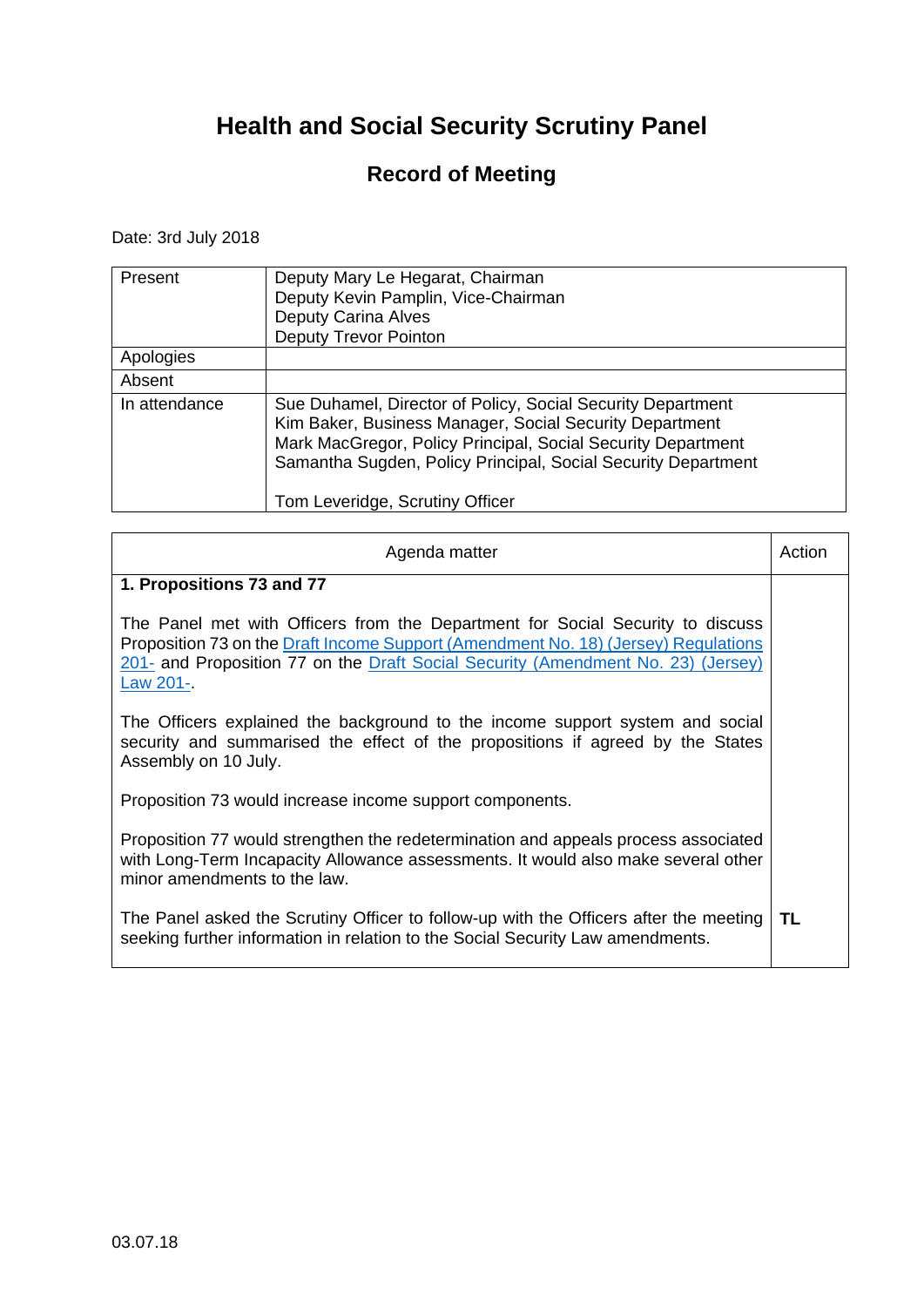### **Record of Meeting**

Date: 5th July 2018

| Present       | Deputy Mary Le Hegarat, Chairman<br>Deputy Kevin Pamplin, Vice-Chairman<br><b>Deputy Carina Alves</b><br><b>Deputy Trevor Pointon</b> |
|---------------|---------------------------------------------------------------------------------------------------------------------------------------|
| Apologies     |                                                                                                                                       |
| Absent        |                                                                                                                                       |
| In attendance | Tom Leveridge, Scrutiny Officer                                                                                                       |

| Agenda matter                                                                                                                                                                                                                                                                                                                              | Action    |
|--------------------------------------------------------------------------------------------------------------------------------------------------------------------------------------------------------------------------------------------------------------------------------------------------------------------------------------------|-----------|
| 1. Minutes                                                                                                                                                                                                                                                                                                                                 |           |
| The Panel noted and agreed the minutes from the meeting on 18th June 2018.                                                                                                                                                                                                                                                                 |           |
| 2. Private briefings                                                                                                                                                                                                                                                                                                                       |           |
| The Scrutiny Officer updated the Panel on arrangements for private briefings with<br>departmental officials. The briefings were likely to take place in early September.<br>Proposals were being developed by relevant departments. The Panel would agree the<br>final arrangements at a subsequent meeting.                               |           |
| 3. Long-term Care Scheme                                                                                                                                                                                                                                                                                                                   |           |
| The Panel noted the Ministerial Response to the Panel's Long-Term Care Report.                                                                                                                                                                                                                                                             |           |
| The Panel wanted to know whether the review into 'care assessments' would still be<br>completed by the end of 2018, as the review would now include two new elements as<br>a result of the Panel's report. The Panel asked the Scrutiny Officer to follow-up with<br>the department.                                                       | <b>TL</b> |
| The Panel asked the Scrutiny Officer to produce a document setting out whether the<br>Minister had accepted, partially accepted or rejected the Panel's recommendations. In<br>cases where the Minister had committed to do something, the Panel asked this to be<br>noted so that the Panel could follow-up in due course.                | <b>TL</b> |
| The Panel asked the Scrutiny Officer to produce a similar document described above<br>for all the Panel's reports over the past year. This would be completed over the<br>summer.                                                                                                                                                          | <b>TL</b> |
| 4. Propositions                                                                                                                                                                                                                                                                                                                            |           |
| The Panel considered forthcoming States business. It noted that it met with Officers<br>from the Department for Social Security on 3rd July to discuss Proposition 73 on the<br>Draft Income Support (Amendment No. 18) (Jersey) Regulations 201- and Proposition<br>77 on the Draft Social Security (Amendment No. 23) (Jersey) Law 201-. |           |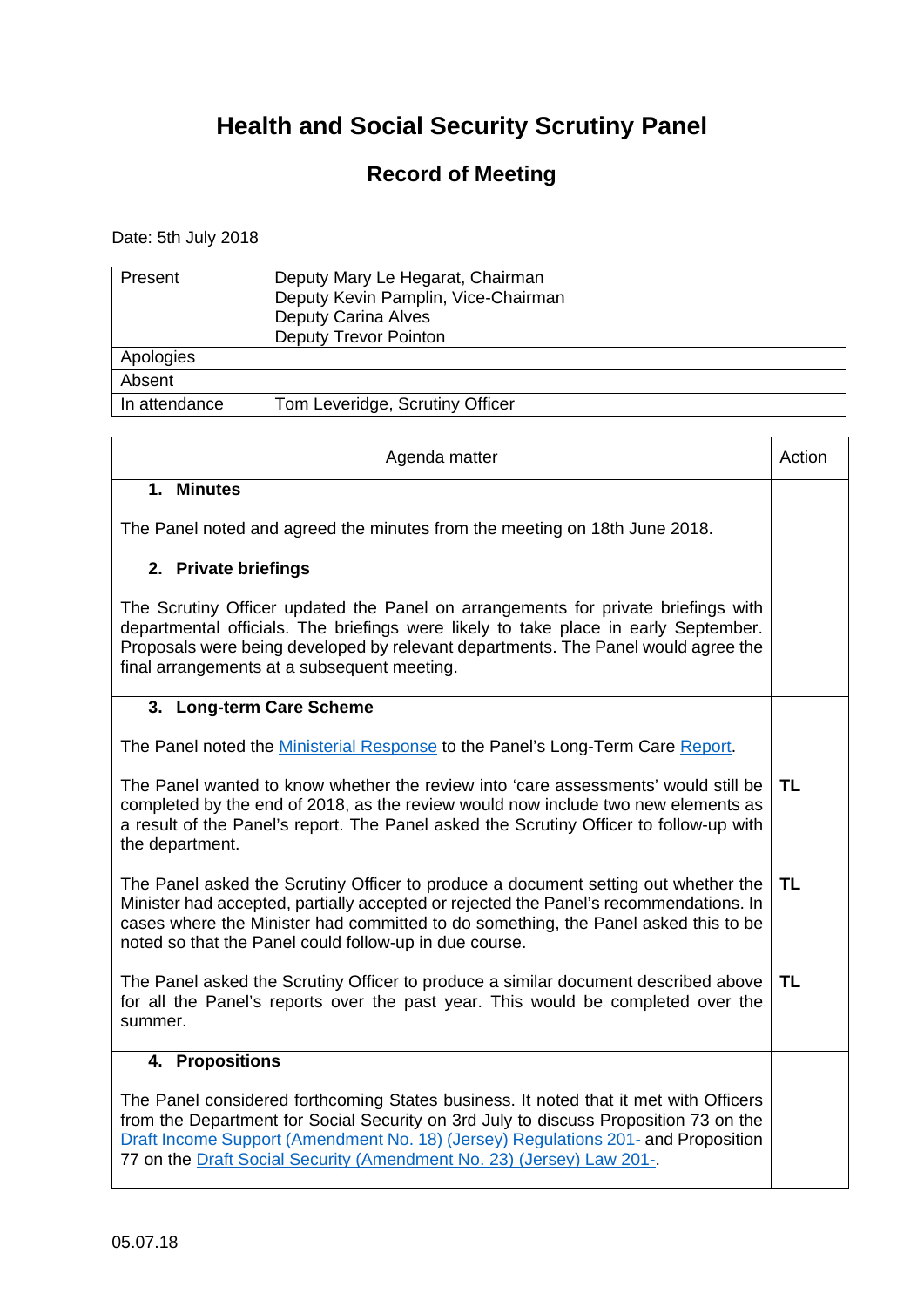#### **5. Future programme**  The Panel considered its future programme. The Panel agreed a scoping document and terms of reference on assessing mental health services. The Panel asked the Scrutiny Officer to make arrangements to launch the review at the end of July. Deputy Pamplin reported back on his attendance at the Chairmen's Committee on 28th June (deputising for Deputy Le Hegarat). The Committee agreed to re-establish the Future Hospital Review Panel. It tasked Deputy Pamplin with finding a Chairman for the Panel. The Panel agreed that Deputy Pamplin should chair the Panel. It agreed that Deputy Le Hegarat should be a member of the Panel. The Panel asked the Scrutiny Officer to seek more members of the Panel in time for the next Chairmen's Committee meeting. **TL TL 6. Member training**  The Scrutiny Officer delivered training on the scrutiny review process.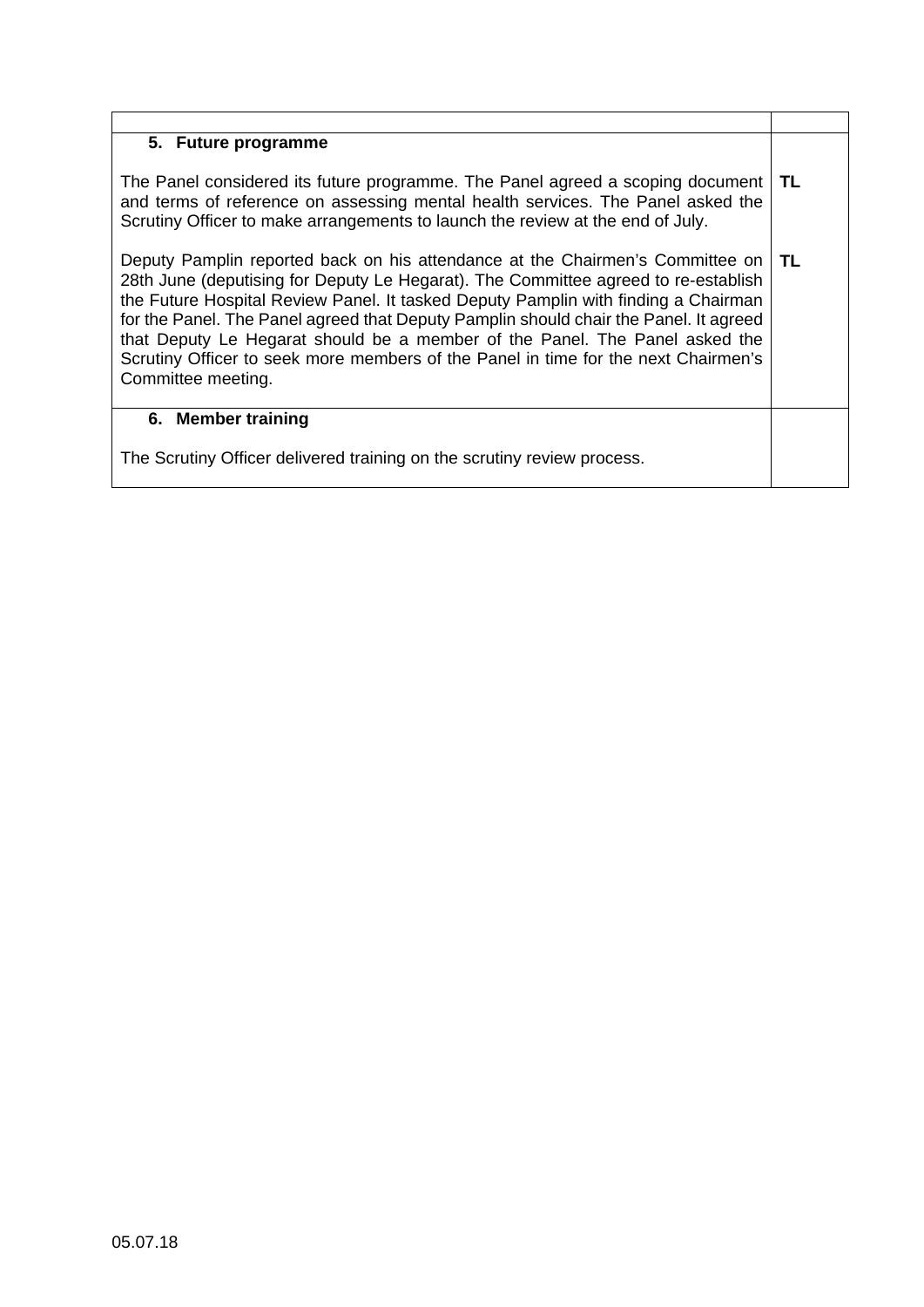### **Record of Meeting**

Date: 12th July 2018

| Present       | Deputy Mary Le Hegarat, Chairman<br>Deputy Kevin Pamplin, Vice-Chairman<br><b>Deputy Carina Alves</b><br><b>Deputy Trevor Pointon</b>                                                                                                                     |
|---------------|-----------------------------------------------------------------------------------------------------------------------------------------------------------------------------------------------------------------------------------------------------------|
| Apologies     |                                                                                                                                                                                                                                                           |
| Absent        |                                                                                                                                                                                                                                                           |
| In attendance | Ruth Johnson, Director, Social Policy, Department for Strategic Policy,<br>Performance and Population<br>Christine Blackwood, Head of Professional and Care Regulation,<br><b>Community and Constitutional Affairs</b><br>Tom Leveridge, Scrutiny Officer |

| Agenda matter                                                                                                                                                                                                                                                                                                                                                     | Action |
|-------------------------------------------------------------------------------------------------------------------------------------------------------------------------------------------------------------------------------------------------------------------------------------------------------------------------------------------------------------------|--------|
| 1. Regulation of Care Regulations                                                                                                                                                                                                                                                                                                                                 |        |
| The Panel met with Officers from the Department for Strategic Policy, Performance<br>and Population, and the Department for Community and Constitutional Affairs, to<br>discuss forthcoming Regulation of Care Regulations.                                                                                                                                       |        |
| The Officers explained that the Regulation of Care (Jersey) Law was approved in<br>2014. Some articles of the Law were already inforce. For example, the Care<br>Commission had already been established. The majority of articles were not in force.<br>These would be brought into force through two new regulations.                                           |        |
| The new regulations would define regulated activities and the standards and<br>requirements of providers. Providers included States of Jersey run services as well<br>as private and charitable organisations. The specific areas covered included<br>domiciliary (or home) care, care homes and adult day care centres. This could be<br>expanded in the future. |        |
| A new fee structure would be implemented to help fund the new regulatory system.<br>The fee structure was currently out for consultation.                                                                                                                                                                                                                         |        |
| The Officers explained that the regulations would go out for consultation in the<br>summer 2018. The regulations would be lodged in the States in autumn 2018.                                                                                                                                                                                                    |        |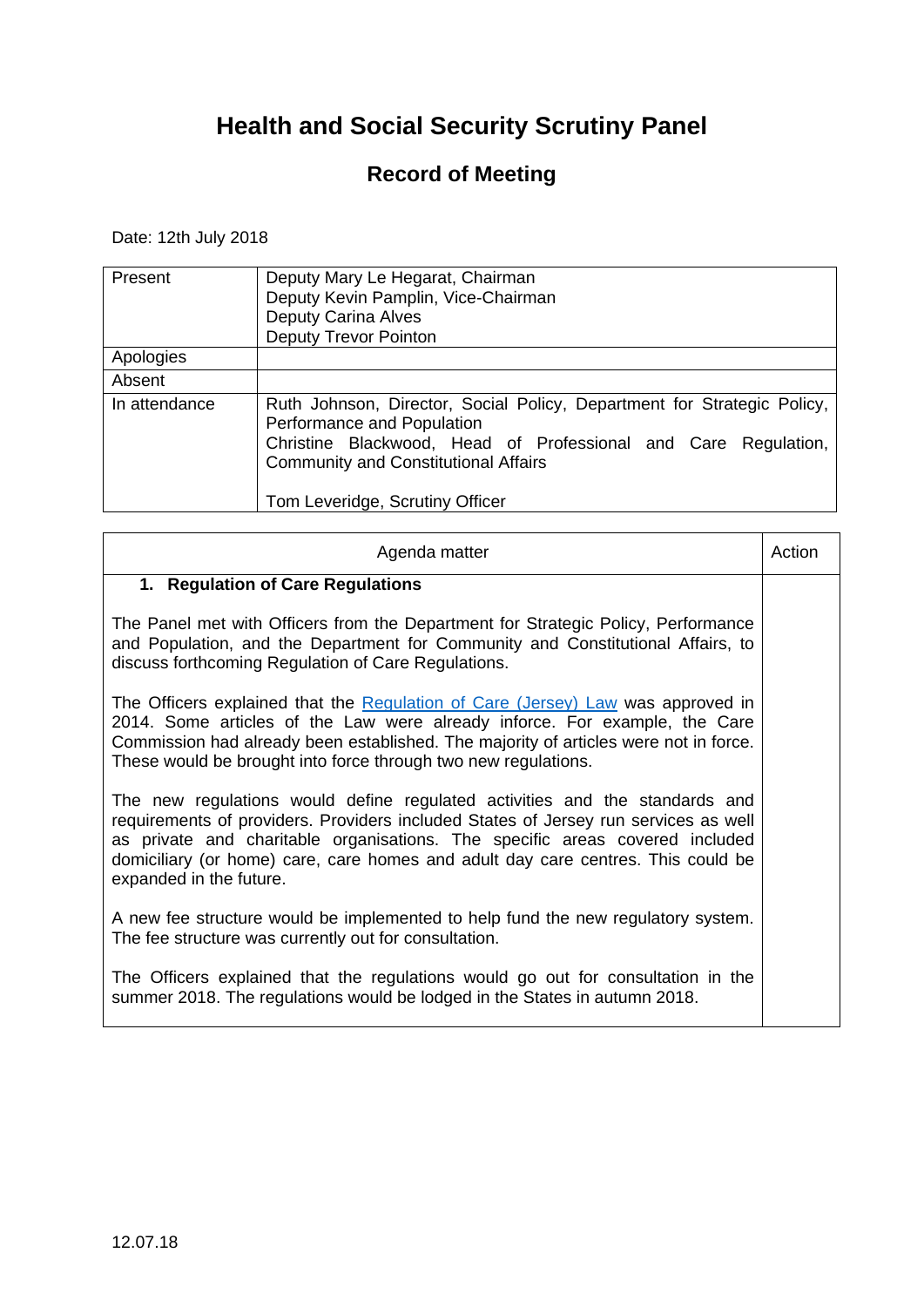### **Record of Meeting**

Date: 18th July 2018

| Present       | Deputy Kevin Pamplin, Vice-Chairman<br><b>Deputy Carina Alves</b><br><b>Deputy Trevor Pointon</b> |
|---------------|---------------------------------------------------------------------------------------------------|
| Apologies     | Deputy Mary Le Hegarat, Chairman                                                                  |
| Absent        |                                                                                                   |
| In attendance | Tom Leveridge, Scrutiny Officer                                                                   |

| Agenda matter                                                                                                                                                                                                                                                                      | Action |
|------------------------------------------------------------------------------------------------------------------------------------------------------------------------------------------------------------------------------------------------------------------------------------|--------|
| 1. Minutes                                                                                                                                                                                                                                                                         |        |
| The Panel noted and agreed the minutes from the meetings on 3rd and 5th July 2018.                                                                                                                                                                                                 |        |
| 2. Private briefings                                                                                                                                                                                                                                                               |        |
| The Scrutiny Officer updated the Panel on arrangements for private briefings with<br>departmental officials.                                                                                                                                                                       |        |
| 3. Organ Donation                                                                                                                                                                                                                                                                  |        |
| The Panel noted the Ministerial Response to the Panel's Organ Donation Report.                                                                                                                                                                                                     |        |
| The Panel wanted to know what progress the department had made towards launching<br>its public awareness campaign communicating the change from an opt-in to an opt-<br>out approach to organ donation. The Panel asked the Scrutiny Officer to follow-up with<br>the department.  | TL     |
| The Panel also wanted to know what progress the Comité des Connétable had made<br>towards transferring the data it has on applicants' organ donation preferences to the<br>NHS Blood and Transplant service. The Panel asked the Scrutiny Officer to follow-up<br>with the Comité. | TL     |
| 4. Future programme                                                                                                                                                                                                                                                                |        |
| The Panel considered its future programme. The Panel discussed arrangements for<br>the launch of its review into mental health services at the end of July.                                                                                                                        |        |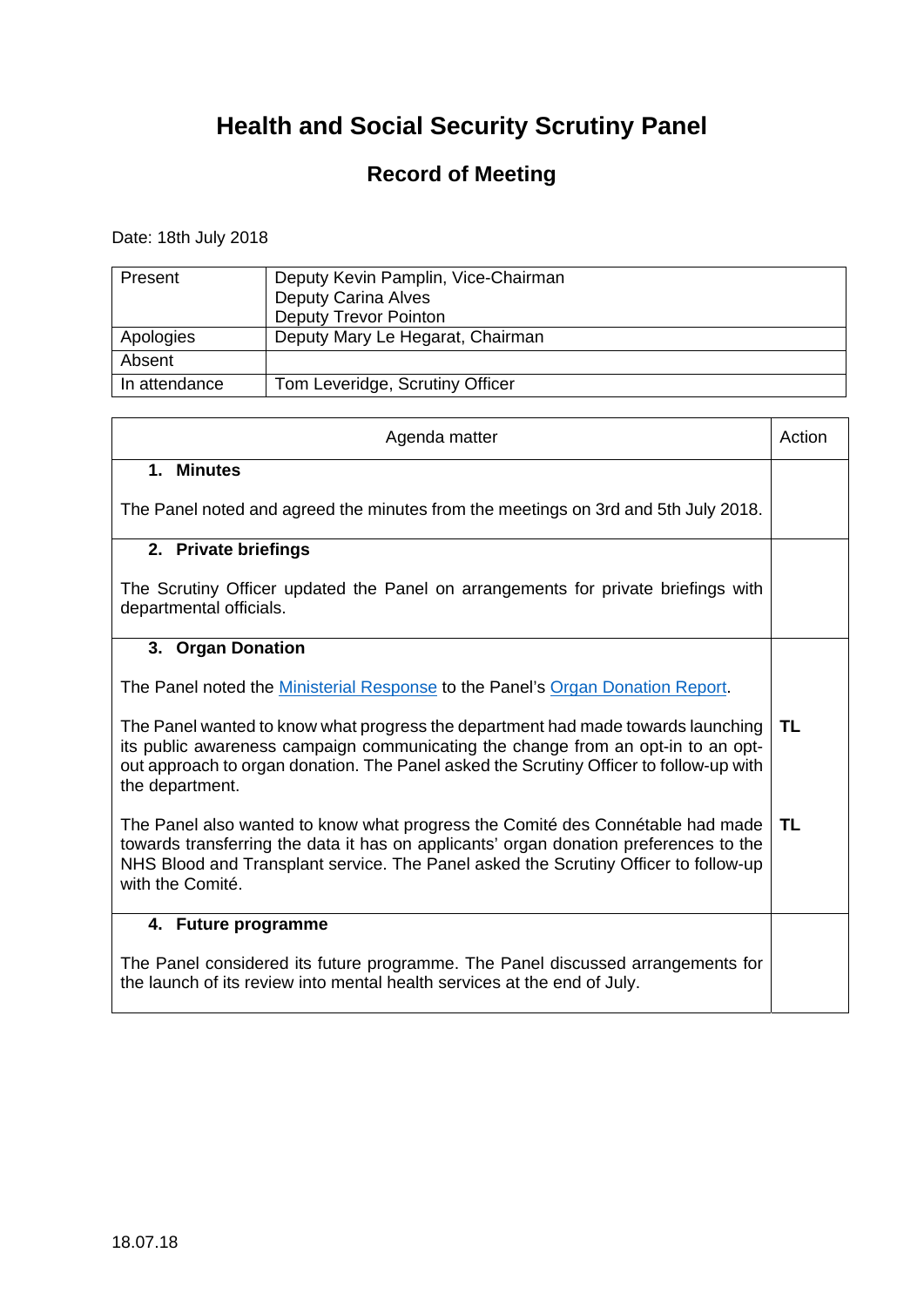### **Record of Meeting**

Date: 30th July 2018

| Present       | Deputy Mary Le Hegarat, Chairman<br>Deputy Kevin Pamplin, Vice-Chairman<br><b>Deputy Trevor Pointon</b> |
|---------------|---------------------------------------------------------------------------------------------------------|
| Apologies     | <b>Deputy Carina Alves</b>                                                                              |
| Absent        |                                                                                                         |
| In attendance | Tom Leveridge, Scrutiny Officer                                                                         |

| Agenda matter                                                                                                                                                                                                                                                                                                                                                                                                                                                         | Action    |
|-----------------------------------------------------------------------------------------------------------------------------------------------------------------------------------------------------------------------------------------------------------------------------------------------------------------------------------------------------------------------------------------------------------------------------------------------------------------------|-----------|
| 1. Minutes                                                                                                                                                                                                                                                                                                                                                                                                                                                            |           |
| The Panel noted and agreed the minutes from the meetings on 12th and 18th July<br>2018.                                                                                                                                                                                                                                                                                                                                                                               |           |
| 2. Briefing guidelines                                                                                                                                                                                                                                                                                                                                                                                                                                                |           |
| The Panel noted the briefing guidelines that were agreed by the Chairman's<br>Committee. It agreed to send them to relevant departments. It agreed that the Panel<br>could deviate from these guidelines when appropriate to do so.                                                                                                                                                                                                                                   | TL        |
| 3. Visit to UK Parliament                                                                                                                                                                                                                                                                                                                                                                                                                                             |           |
| The Panel discussed plans to visit Parliament in the UK. It agreed to combine the trip<br>with the Education and Home Affairs Panel. The Officer would identify potential dates<br>in 2019 and report back to the Panel.                                                                                                                                                                                                                                              | <b>TL</b> |
| 4. Correspondence from members of the public                                                                                                                                                                                                                                                                                                                                                                                                                          |           |
| The Panel discussed two pieces of correspondence it had received from members of<br>the public in relation to hospital waiting times and income support. The Panel agreed<br>to keep the correspondence on file for future reference but noted that it did not<br>investigate individual matters. The Panel asked the Officer to respond on its behalf<br>and suggest that the people concerned write to the relevant department and their<br>elected representative. | <b>TL</b> |
| 5. Regulation of Care                                                                                                                                                                                                                                                                                                                                                                                                                                                 |           |
| The Panel noted the consultation on regulation of care regulations that was being<br>undertaken by the States of Jersey. The Panel asked the Officer to arrange a briefing<br>with Officials from the Chief Minister's Department once the consultation had closed<br>but before the regulations were debated in the States Assembly (expected in autumn<br>2018). The Panel asked the Officer to seek views on the regulations from relevant care<br>providers.      | <b>TL</b> |
| <b>Assessment of Mental Health Services</b><br>6.                                                                                                                                                                                                                                                                                                                                                                                                                     |           |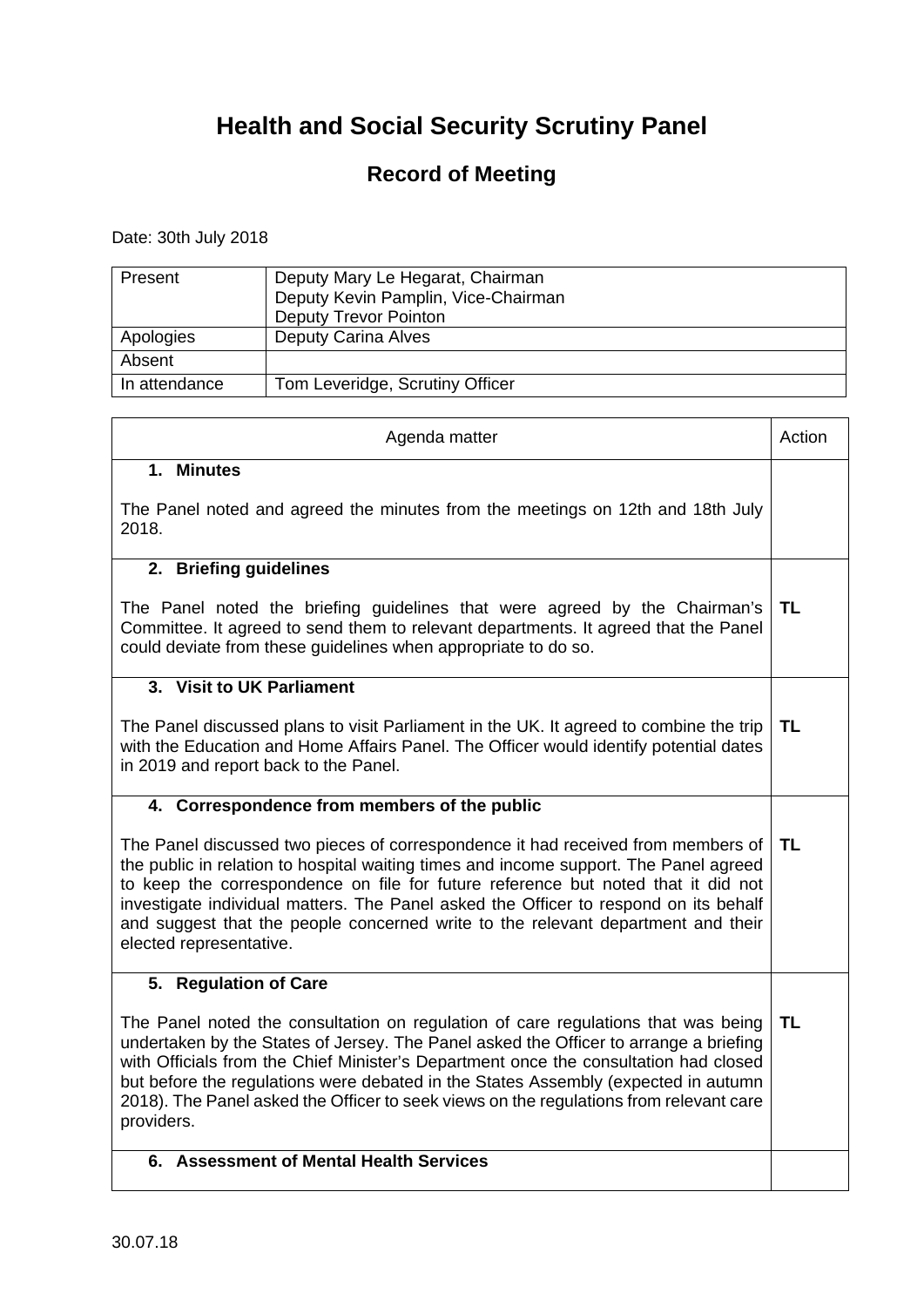| The Panel noted that the review would be launched on Tuesday 31st July. The Panel   TL<br>asked the Officer to arrange private briefings with relevant Officials and other parties<br>on this issue. It asked the Officer to arrange relevant visits to support its work on this<br>issue. The Panel discussed a draft questionnaire that it intended to launch in<br>September. The Panel agreed that the Officer could share draft copies in confidence<br>with experts on mental health to seek their feedback before the launch. |  |
|--------------------------------------------------------------------------------------------------------------------------------------------------------------------------------------------------------------------------------------------------------------------------------------------------------------------------------------------------------------------------------------------------------------------------------------------------------------------------------------------------------------------------------------|--|
| 7. Future Programme                                                                                                                                                                                                                                                                                                                                                                                                                                                                                                                  |  |
| The Panel considered its future programme and noted that its next scheduled meeting<br>would take place at 1.30pm on 5th September 2018.                                                                                                                                                                                                                                                                                                                                                                                             |  |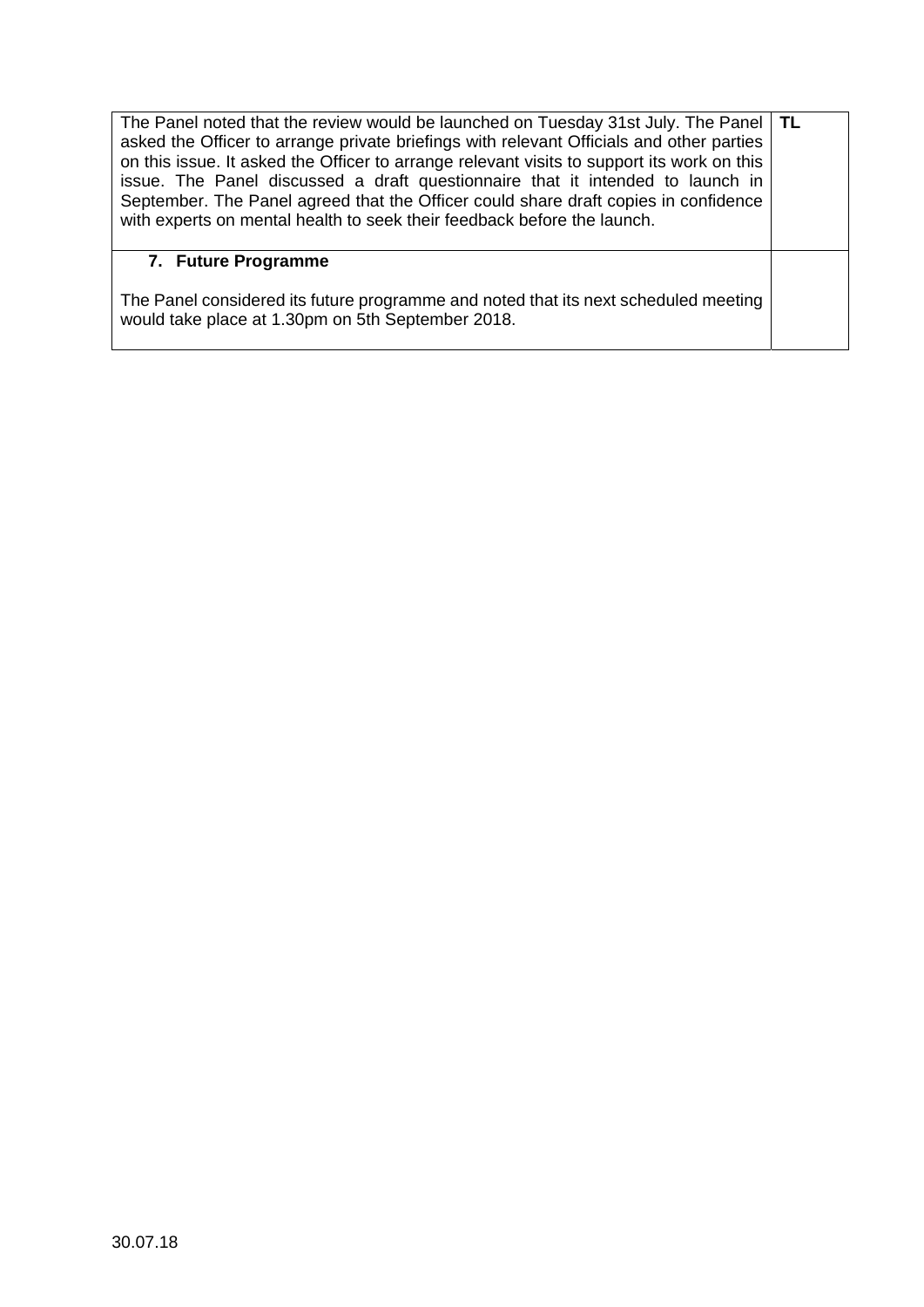### **Record of Meeting**

Date: 3rd September 2018

| Present       | Deputy Mary Le Hegarat, Chairman<br>Deputy Kevin Pamplin, Vice-Chairman<br>Deputy Trevor Pointon (remotely) |
|---------------|-------------------------------------------------------------------------------------------------------------|
| Apologies     | <b>Deputy Carina Alves</b>                                                                                  |
| Absent        |                                                                                                             |
| In attendance | James Le Feuvre, Executive Director, Mind Jersey                                                            |
|               | Tom Leveridge, Scrutiny Officer                                                                             |

| Agenda matter                                                                                                                                                                                                                         |  |
|---------------------------------------------------------------------------------------------------------------------------------------------------------------------------------------------------------------------------------------|--|
| Assessment of mental health services<br>1.                                                                                                                                                                                            |  |
| The Panel met with James Le Feuvre, Executive Director of Mind Jersey to discuss<br>mental health services in Jersey.                                                                                                                 |  |
| Topics discussed at the meeting included the work of Mind Jersey, changes in demand<br>for mental health services in Jersey, the Government's mental health strategy, and<br>mental health services provided by the States of Jersey. |  |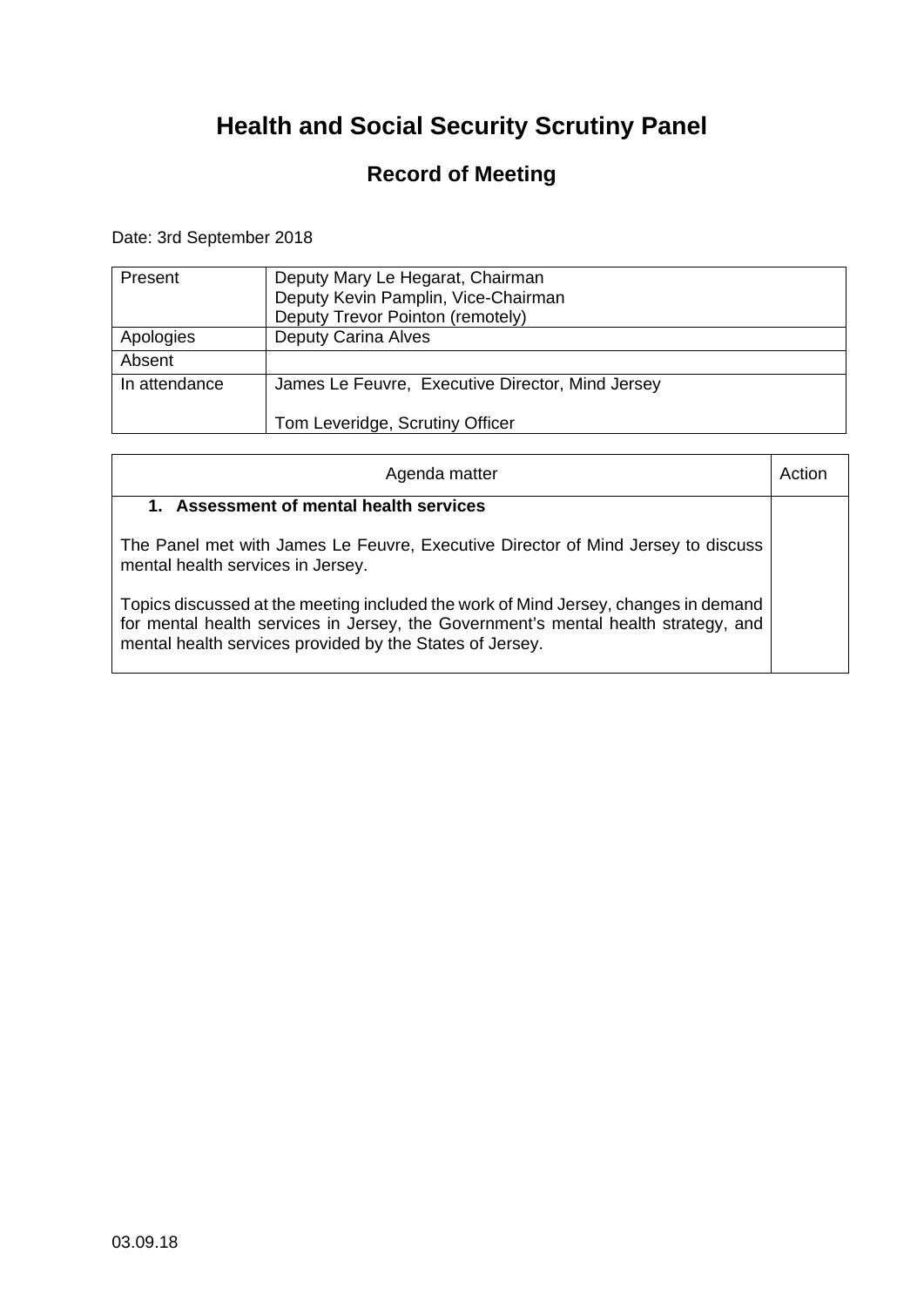### **Record of Meeting**

Date: 5th September 2018

| Present       | Deputy Mary Le Hegarat, Chairman<br>Deputy Kevin Pamplin, Vice-Chairman |
|---------------|-------------------------------------------------------------------------|
| Apologies     | <b>Deputy Carina Alves</b><br><b>Deputy Trevor Pointon</b>              |
| Absent        |                                                                         |
| In attendance | Tom Leveridge, Scrutiny Officer                                         |

| Agenda matter                                                                                                                                                                                                                                                                                                                         | Action    |
|---------------------------------------------------------------------------------------------------------------------------------------------------------------------------------------------------------------------------------------------------------------------------------------------------------------------------------------|-----------|
| 1. Minutes<br>The Panel noted and agreed the minutes from the meeting on 30th July 2018.                                                                                                                                                                                                                                              |           |
| 2. Regulation of Care Regulations                                                                                                                                                                                                                                                                                                     |           |
| The Panel noted the comments it had received to date on the forthcoming regulations,<br>which were currently out for consultation. It asked the Scrutiny Officer to encourage<br>other care providers to submit comments to the Panel.                                                                                                | TL        |
| 3. Social Security Annual Report                                                                                                                                                                                                                                                                                                      |           |
| The Panel noted the report. It discussed the Long-term Care Scheme and asked the<br>Scrutiny Officer to prepare questions on this issue to put to the Minister for Social<br>Security at its next quarterly hearing in October 2018.                                                                                                  | TL        |
| 4. Chronic Fatigue Syndrome (ME)                                                                                                                                                                                                                                                                                                      |           |
| The Panel noted the email it had received from a member of the public. It asked the<br>Scrutiny Officer to respond on its behalf stating that the Panel would keep the<br>correspondence on file and consider looking into this, along with other issues, in the<br>future.                                                           | TL        |
| 5. Assessment of mental health services                                                                                                                                                                                                                                                                                               |           |
| The Panel discussed and approved the questionnaire. It asked the Scrutiny Officer to<br>arrange for the questionnaire to be translated into Polish and Portuguese. It also asked<br>the Officer to ensure that the online version was accessible and to produce hardcopy<br>versions for people who do not have access to a computer. | <b>TL</b> |
| The Panel noted the written evidence it had received to date and agreed to publish<br>them online (except for those submissions which were confidential).                                                                                                                                                                             |           |
| The Panel asked the Scrutiny Officer to encourage other organisations to submit<br>written evidence to the Panel's review before the written evidence deadline on Friday<br>28th September.                                                                                                                                           | <b>TL</b> |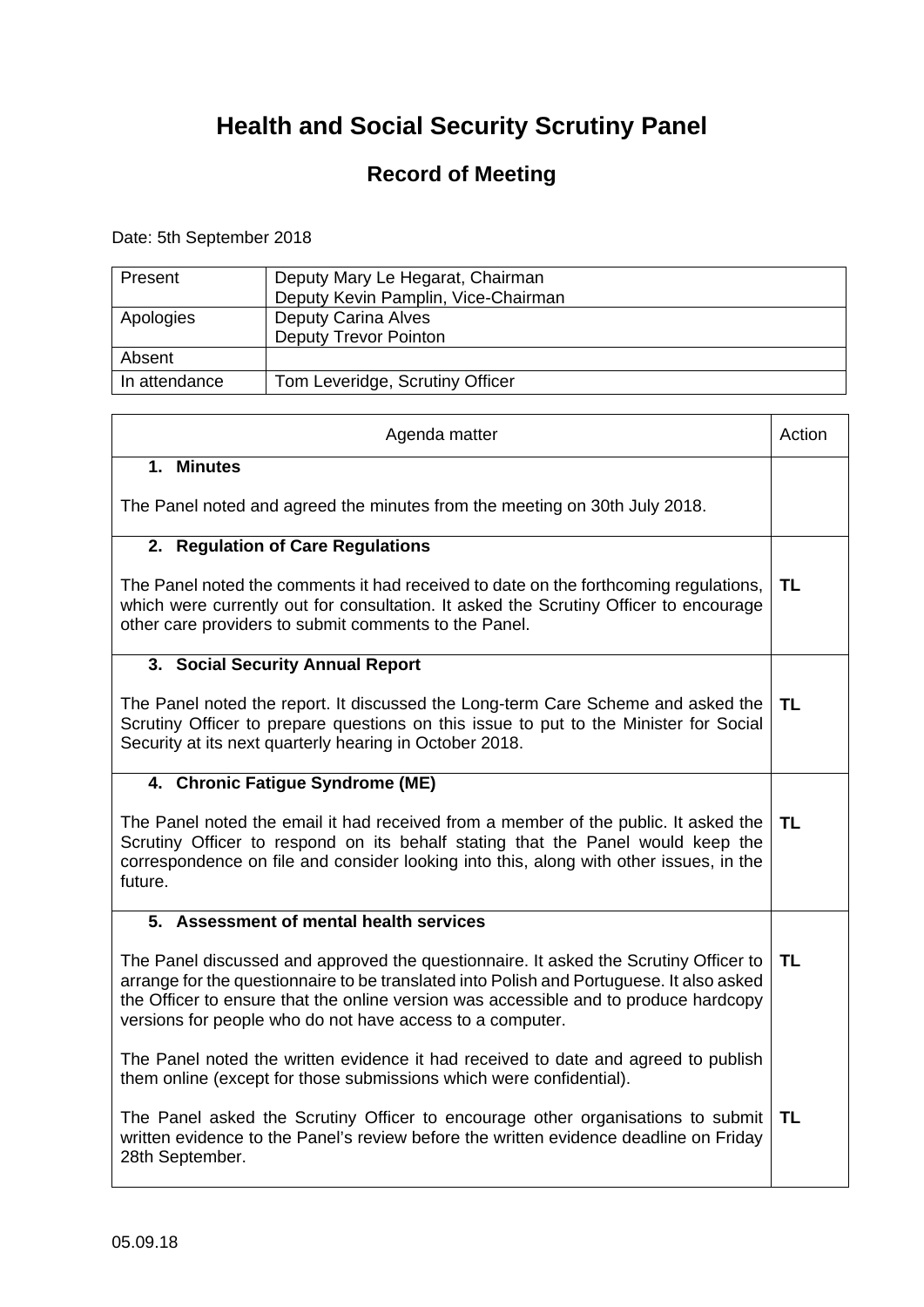#### **6. Future Programme**

The Panel considered its future programme and noted that its next scheduled meeting would take place at 1.30pm on 20th September 2018.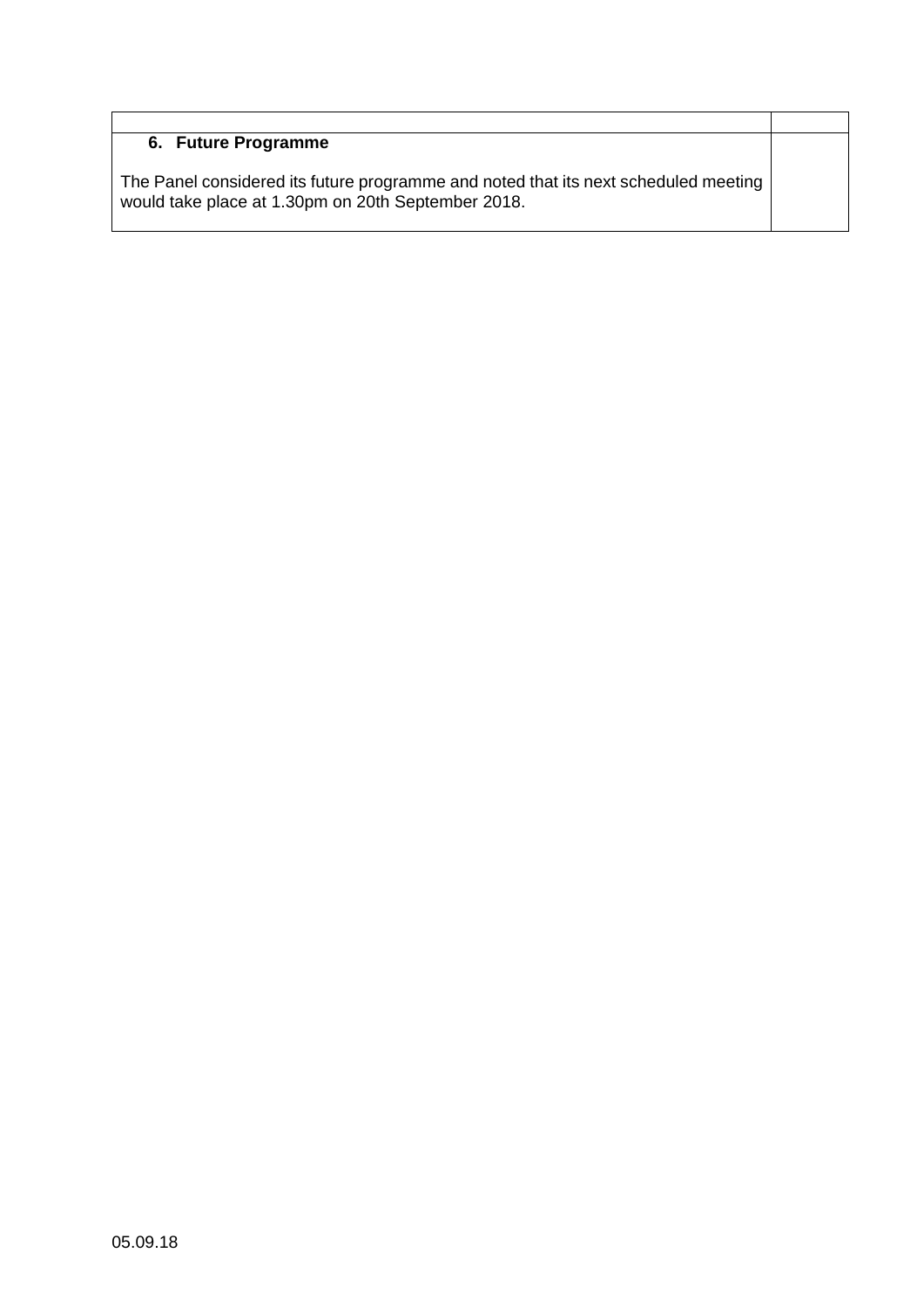### **Record of Meeting**

Date: 20th September 2018

| Present       | Deputy Mary Le Hegarat, Chairman<br>Deputy Kevin Pamplin, Vice-Chairman<br><b>Deputy Carina Alves</b><br><b>Deputy Trevor Pointon</b>                                                                                                                                |
|---------------|----------------------------------------------------------------------------------------------------------------------------------------------------------------------------------------------------------------------------------------------------------------------|
| Apologies     |                                                                                                                                                                                                                                                                      |
| Absent        |                                                                                                                                                                                                                                                                      |
| In attendance | Ruth Johnson, Director, Social Policy, Department for Strategic Policy,<br>Performance and Population [Item 2]<br>Christine Blackwood, Head of Professional and Care Regulation,<br>Community and Constitutional Affairs [Item 2]<br>Tom Leveridge, Scrutiny Officer |

| Agenda matter                                                                                                                                                                                                                                                                                                                                    | Action |
|--------------------------------------------------------------------------------------------------------------------------------------------------------------------------------------------------------------------------------------------------------------------------------------------------------------------------------------------------|--------|
| 1. Minutes                                                                                                                                                                                                                                                                                                                                       |        |
| The Panel noted and agreed the minutes from the meeting on 3rd and 5th September<br>2018.                                                                                                                                                                                                                                                        |        |
| 2. Regulation of Care Regulations                                                                                                                                                                                                                                                                                                                |        |
| The Panel met with Officers from the Department for Strategic Policy, Performance<br>and Population, and the Department for Community and Constitutional Affairs, to<br>discuss the forthcoming Regulation of Care Regulations. This followed a previous<br>meeting held between the Panel and the Officers on 12th July 2018.                   |        |
| The Officers updated the Panel on the responses it had received following its<br>consultation on the proposed fees and regulations.                                                                                                                                                                                                              |        |
| On the regulations, the Officers reported that they had received no responses. The<br>Officers speculated that this was probably because they had already consulted on a<br>similar draft of the regulations in 2017.                                                                                                                            |        |
| On the fees, the Officers reported that 10 organisations attended a consultation<br>meeting held in July and that they had received one written response. Three main<br>issues were highlighted: whether charitable organisations should be charged fees;<br>when the new fees should be introduced and; the basis of calculating day care fees. |        |
| The Officers explained that charitable organisations would not be exempt from the<br>fees; the introduction of new fees would be staggered and that; the basis of calculating<br>day care fees had been restructured.                                                                                                                            |        |
| The Panel raised a number of additional issues which had been highlighted by<br>organisations that had written directly to the Panel. These focused on the impact of                                                                                                                                                                             |        |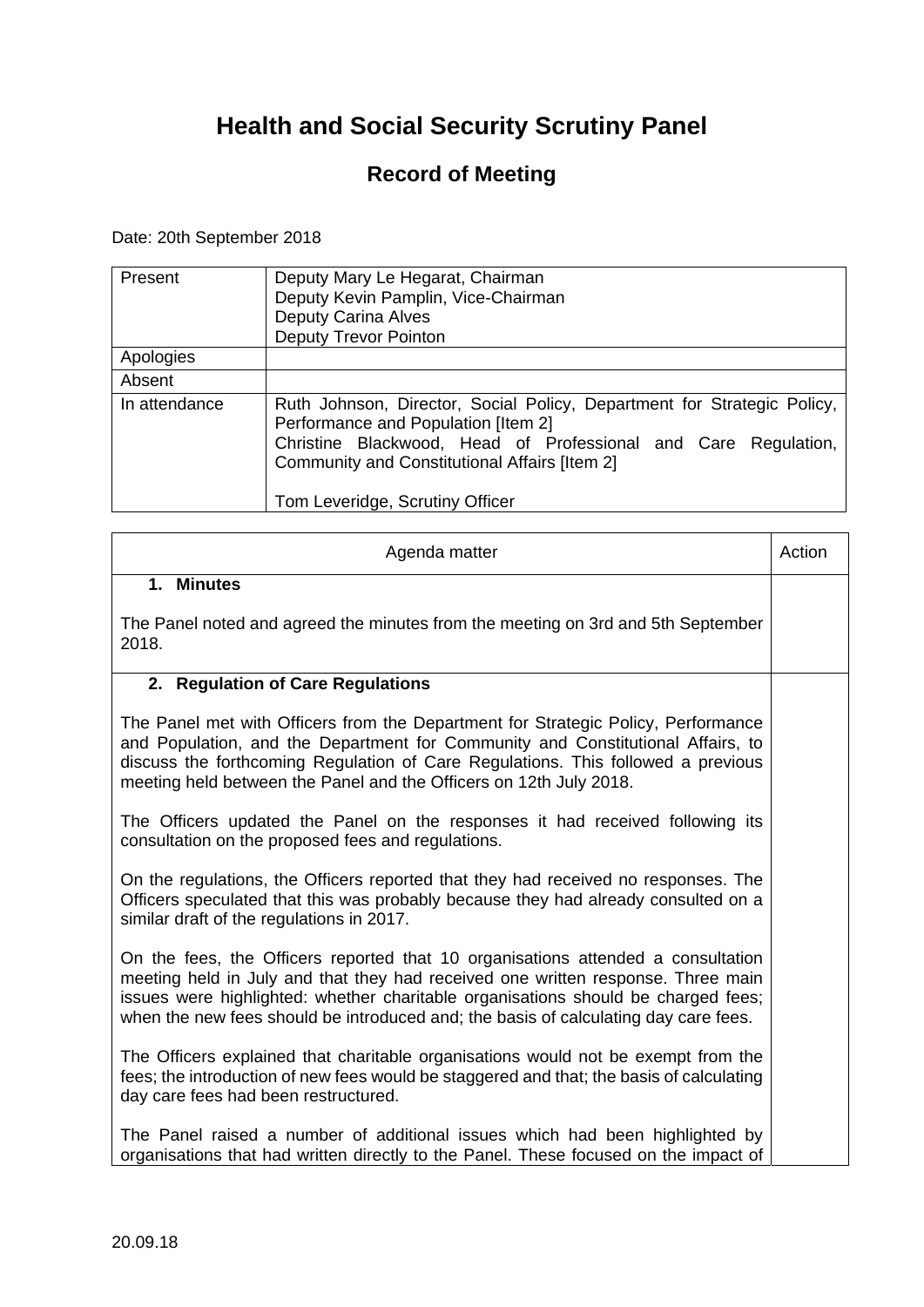| fees and regulations on different types of care providers as well as how the future<br>inspection regime would work in practice.                                                                                                                 |           |
|--------------------------------------------------------------------------------------------------------------------------------------------------------------------------------------------------------------------------------------------------|-----------|
| The Officers said that the regulations would be lodged at the beginning of October<br>and, subject to States approval, would come into force in January. The fees would be<br>determined by Order.                                               |           |
| 3. Assessment of mental health services                                                                                                                                                                                                          |           |
| The Panel noted the final formatted version of the questionnaire and agreed the date<br>it would be launched.                                                                                                                                    |           |
| It asked the Scrutiny Officer to draw up a detailed public hearing schedule for<br>consideration at its next meeting.                                                                                                                            | <b>TL</b> |
| 4. Quarterly hearing                                                                                                                                                                                                                             |           |
| The Panel discussed a draft question plan for its quarterly hearing on Thursday 18th<br>October with the Minister for Social Security. The Panel asked the Scrutiny Officer to<br>amend the question plan for consideration at its next meeting. |           |
| 5. Governance Arrangements for Health and Social Security                                                                                                                                                                                        |           |
| The Panel noted the C&AG report, Governance Arrangements for Health and Social<br>Care. It agreed to invite the C&AG to brief the Panel on the report and asked the<br>Scrutiny Officer to arrange a meeting.                                    | TL        |
| 6. Future Programme                                                                                                                                                                                                                              |           |
| The Panel considered its future programme and noted that its next scheduled meeting<br>would take place at 1.30pm on 4th October 2018.                                                                                                           |           |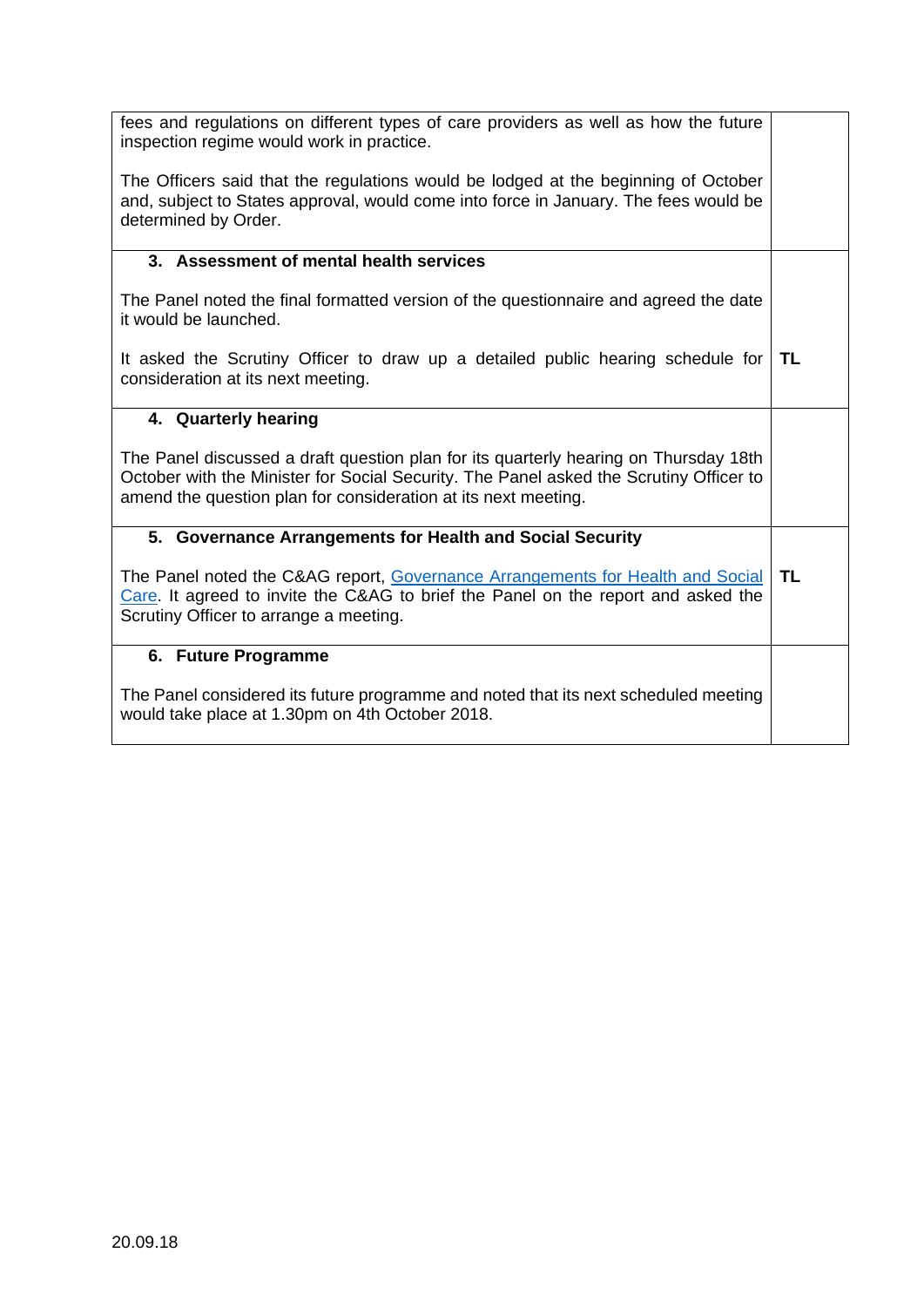### **Record of Meeting**

Date: 24th September 2018

| Present<br>Apologies | Deputy Mary Le Hegarat, Chairman<br>Deputy Kevin Pamplin, Vice-Chairman<br><b>Deputy Trevor Pointon</b><br><b>Deputy Carina Alves</b>                                                                                                                                                                                                                                                                                                                                                                                                                                         |
|----------------------|-------------------------------------------------------------------------------------------------------------------------------------------------------------------------------------------------------------------------------------------------------------------------------------------------------------------------------------------------------------------------------------------------------------------------------------------------------------------------------------------------------------------------------------------------------------------------------|
| Absent               |                                                                                                                                                                                                                                                                                                                                                                                                                                                                                                                                                                               |
| In attendance        | Julian Blazeby – Director General, Community and Constitutional Affairs<br>Chris Dunne - Operational Director, Community Care and Health<br>Derek Law – Interim Director of Community and Adult Services<br>Jo Poynter - Director, Health and Social Services<br>Cheryl Power – Director of Specialist Services, Health and Community<br><b>Services</b><br>Rob Sainsbury - Group Managing Director, Health and Community<br>Services<br>Karen Wilson – Interim Director, Governance, Quality and Nursing and<br><b>Mental Health Lead</b><br>Tom Leveridge, Scrutiny Officer |

| Agenda matter                                                                                                                                                                                                                                                                                                                                                                                                                         | Action |
|---------------------------------------------------------------------------------------------------------------------------------------------------------------------------------------------------------------------------------------------------------------------------------------------------------------------------------------------------------------------------------------------------------------------------------------|--------|
| 1. Assessment of Mental Health Services                                                                                                                                                                                                                                                                                                                                                                                               |        |
| The Panel met with Officers from the Department for Health and Community Services<br>and the Department for Community and Constitutional Affairs to discuss the<br>Government's response to the Panel's terms of reference and Jersey's mental health<br>services in general.                                                                                                                                                         |        |
| The topics discussed at the meeting included trends in mental health; what<br>developments there had been since the Mental Health Strategy was launched in 2015;<br>some specific projects to further develop and improve mental health services in Jersey;<br>issues with staff recruitment and retention; the mental health estate; engaging with<br>partner organisations and; examples of best practise from other jurisdictions. |        |
| The Officers committed to sending the Government's written response to the Panel's<br>terms of reference by Friday 28th September.                                                                                                                                                                                                                                                                                                    |        |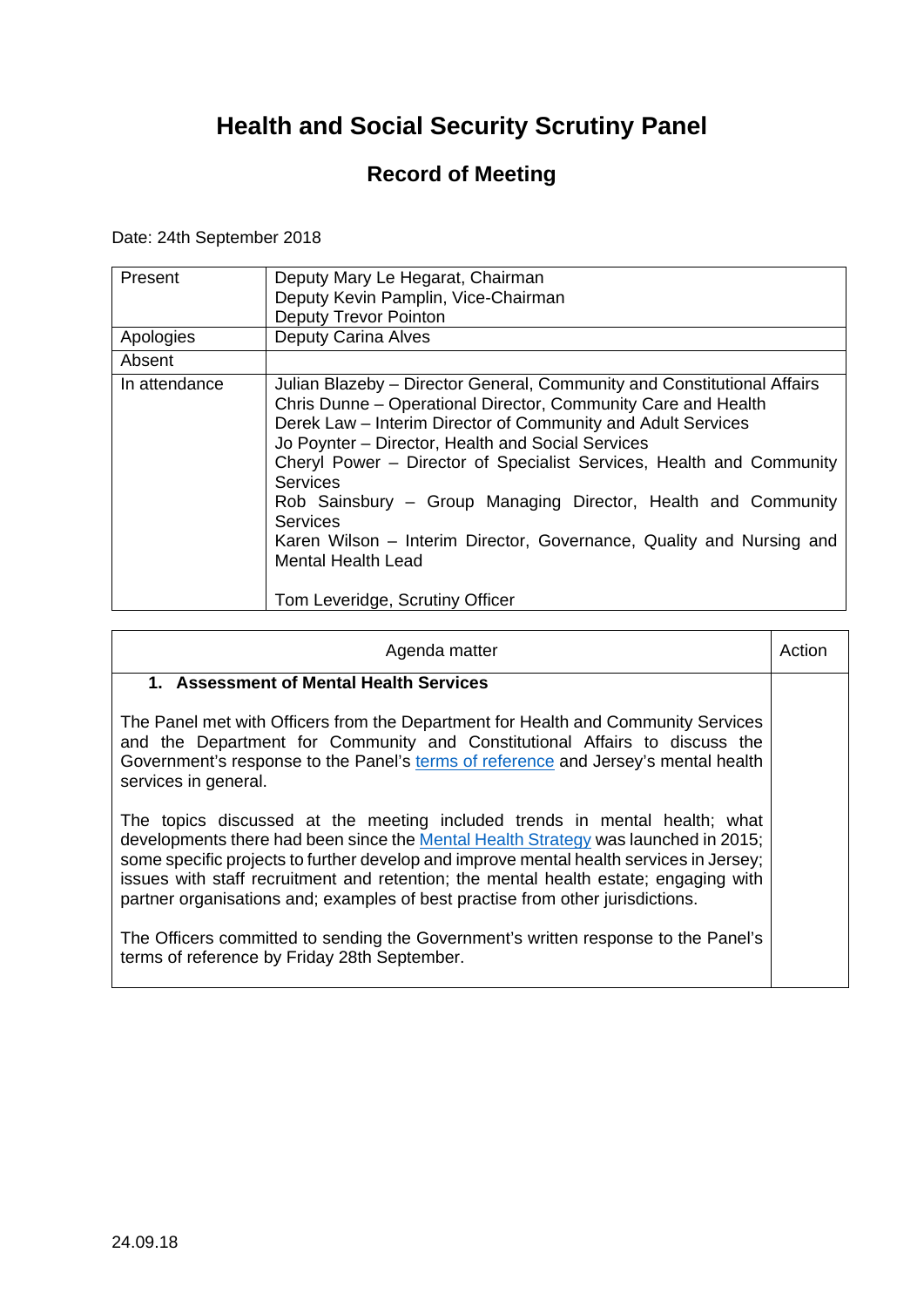### **Record of Meeting**

Date: 4th October 2018

 $\mathbf{r}$ 

| Present       | Deputy Mary Le Hegarat, Chairman<br>Deputy Kevin Pamplin, Vice-Chairman<br><b>Deputy Carina Alves</b><br><b>Deputy Trevor Pointon</b> |
|---------------|---------------------------------------------------------------------------------------------------------------------------------------|
| Apologies     |                                                                                                                                       |
| Absent        |                                                                                                                                       |
| In attendance | Tom Leveridge, Scrutiny Officer                                                                                                       |

| Agenda matter                                                                                                                                                                                                                                                                                                                 | Action    |
|-------------------------------------------------------------------------------------------------------------------------------------------------------------------------------------------------------------------------------------------------------------------------------------------------------------------------------|-----------|
| 1. Minutes<br>The Panel noted and agreed the minutes from the meeting on 20th and 24th<br>September. The Panel asked the Scrutiny Officer to draft a private minute of the<br>meeting on 24th September, in accordance with the Freedom of Information (Jersey)<br>Law 2011 (as amended) under Absolute Exemption Article 26. | <b>TL</b> |
| 2. Assessment of mental health services                                                                                                                                                                                                                                                                                       |           |
| The Panel agreed to publish the written evidence it had received in relation to its<br>review. The Panel agreed not to publish the personal testimony it had received.                                                                                                                                                        | <b>TL</b> |
| The Panel agreed that it would offer all the people who submitted personal testimony<br>the opportunity to meet the Panel to discuss their experience in more detail. The Panel<br>agreed that these meetings would take place in November.                                                                                   | <b>TL</b> |
| The Panel agreed a list of organisations that it wanted to invite to public hearings. The<br>Panel agreed that these meetings would take place in December.                                                                                                                                                                   | TL        |
| 3. Quarterly hearing                                                                                                                                                                                                                                                                                                          |           |
| The Panel agreed the question plan for its quarterly hearing with the Minister for Social<br>Security on Thursday 18th October.                                                                                                                                                                                               |           |
| 4. Governance Arrangements for Health and Social Care                                                                                                                                                                                                                                                                         |           |
| The Panel noted its forthcoming meeting with the Comptroller and Auditor General<br>(C&AG) to discuss her report into Health Governance.                                                                                                                                                                                      |           |
| 5. Future programme                                                                                                                                                                                                                                                                                                           |           |
| The Panel considered its future programme and noted that its next scheduled meeting<br>would take place at 1.30pm on 18th October 2018.                                                                                                                                                                                       |           |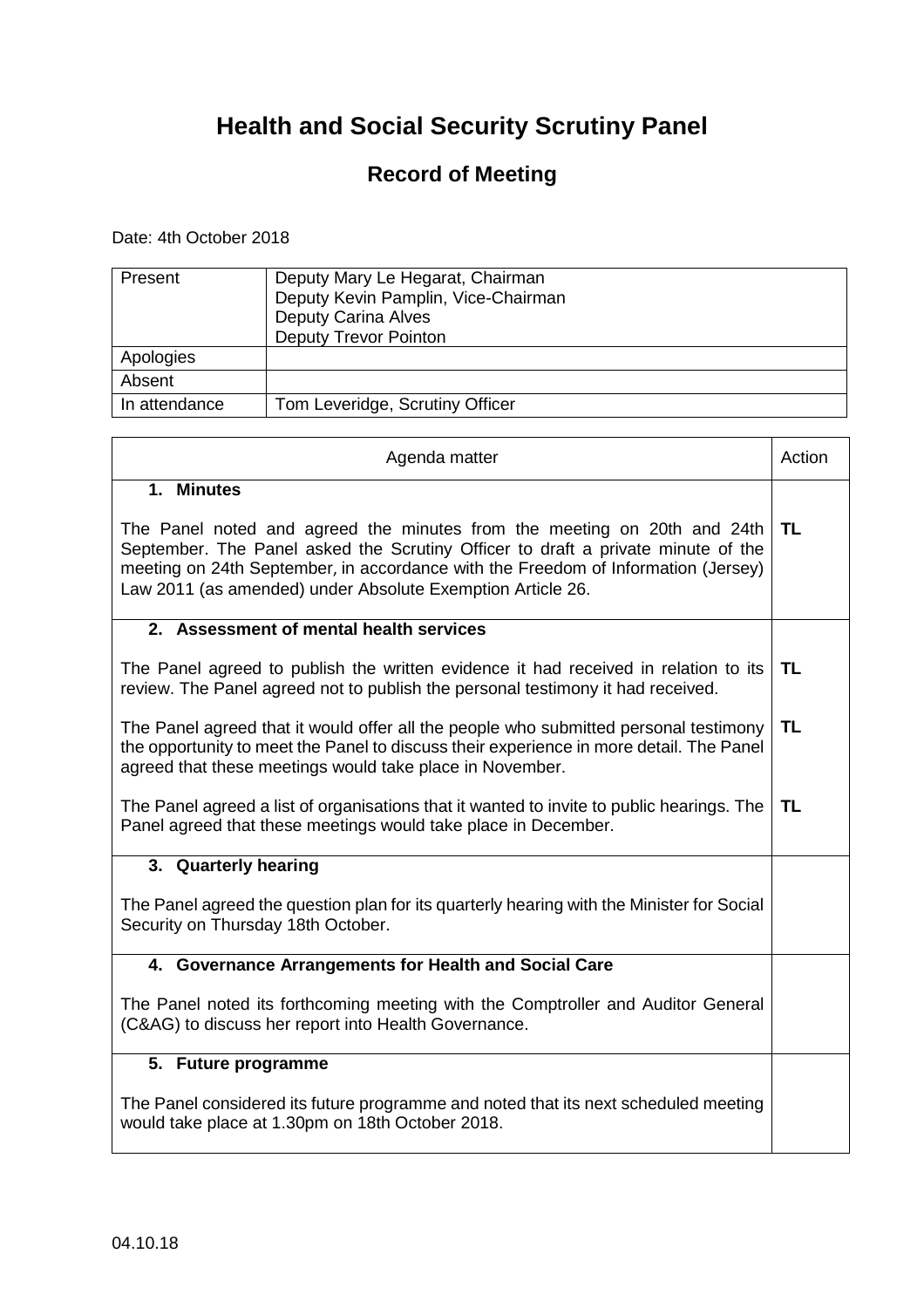### **Record of Meeting**

Date: 17th October 2018

| Present       | Deputy Mary Le Hegarat, Chairman<br>Deputy Kevin Pamplin, Vice-Chairman<br><b>Deputy Carina Alves</b><br><b>Deputy Trevor Pointon</b>               |
|---------------|-----------------------------------------------------------------------------------------------------------------------------------------------------|
| Apologies     |                                                                                                                                                     |
| Absent        |                                                                                                                                                     |
| In attendance | Karen Wilson, Interim Director - Governance Quality and Nursing,<br>Department for Health and Community Services<br>Tom Leveridge, Scrutiny Officer |

| Agenda matter                                                                                                                                                                                                                                                                                                                                        | Action |
|------------------------------------------------------------------------------------------------------------------------------------------------------------------------------------------------------------------------------------------------------------------------------------------------------------------------------------------------------|--------|
| <b>Assessment of mental health services</b><br>$1_{-}$                                                                                                                                                                                                                                                                                               |        |
| The Panel visited Orchard House as part of its review into mental health services.<br>Orchard House is a 17 bed acute admissions unit for adults (17-65 years) experiencing<br>acute mental illness or disorder. The unit also provides in-patient support for people<br>experiencing acute episodes of mental ill health who are in La Moye prison. |        |
| Topics discussed during the visit included the capacity of Orchard House and how this<br>compared to similar facilities in the UK, the types of people who use the facility and<br>how this has changed over time, and the challenges staff and service users were<br>facing.                                                                        |        |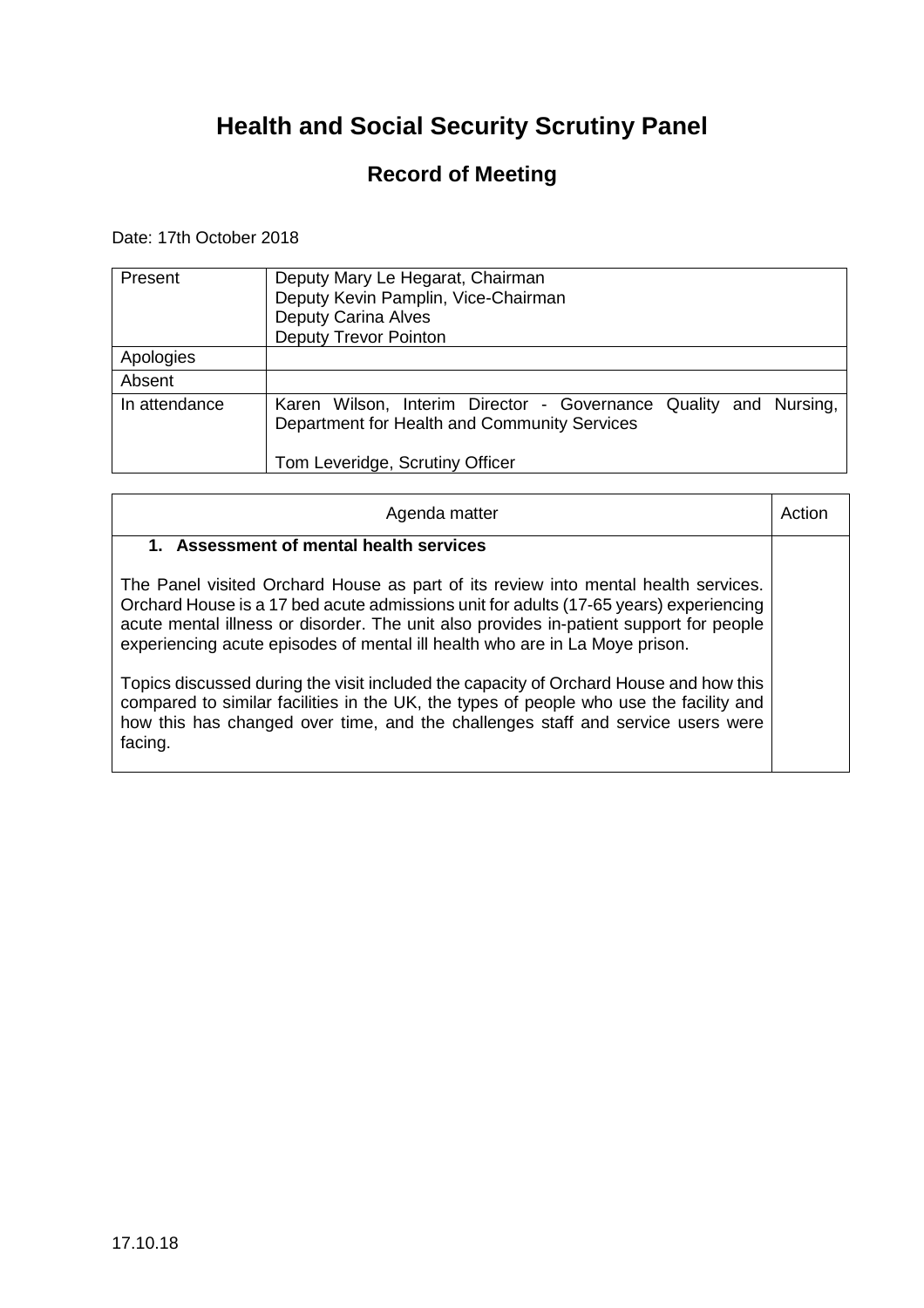### **Record of Meeting**

Date: 17th October 2018

| Present       | Deputy Mary Le Hegarat, Chairman<br>Deputy Kevin Pamplin, Vice-Chairman<br><b>Deputy Carina Alves</b><br><b>Deputy Trevor Pointon</b> |
|---------------|---------------------------------------------------------------------------------------------------------------------------------------|
| Apologies     |                                                                                                                                       |
| Absent        |                                                                                                                                       |
| In attendance | Dr Tara Woodward, Clinical Psychologist, Jersey Talking Therapies<br>Tom Leveridge, Scrutiny Officer                                  |
|               |                                                                                                                                       |

| Agenda matter                                                                                                                                                                                                                                             | Action |
|-----------------------------------------------------------------------------------------------------------------------------------------------------------------------------------------------------------------------------------------------------------|--------|
| 1. Assessment of mental health services                                                                                                                                                                                                                   |        |
| The Panel visited Jersey Talking Therapies (JTT) as part of its review into mental<br>health services. JTT offers Islanders a service staffed with professionally trained<br>therapists who will support them through a range of psychological therapies. |        |
| The topics discussed during the visit included the types of services provided by JTT,<br>the types of people who used JTT, and the challenges the staff were facing.                                                                                      |        |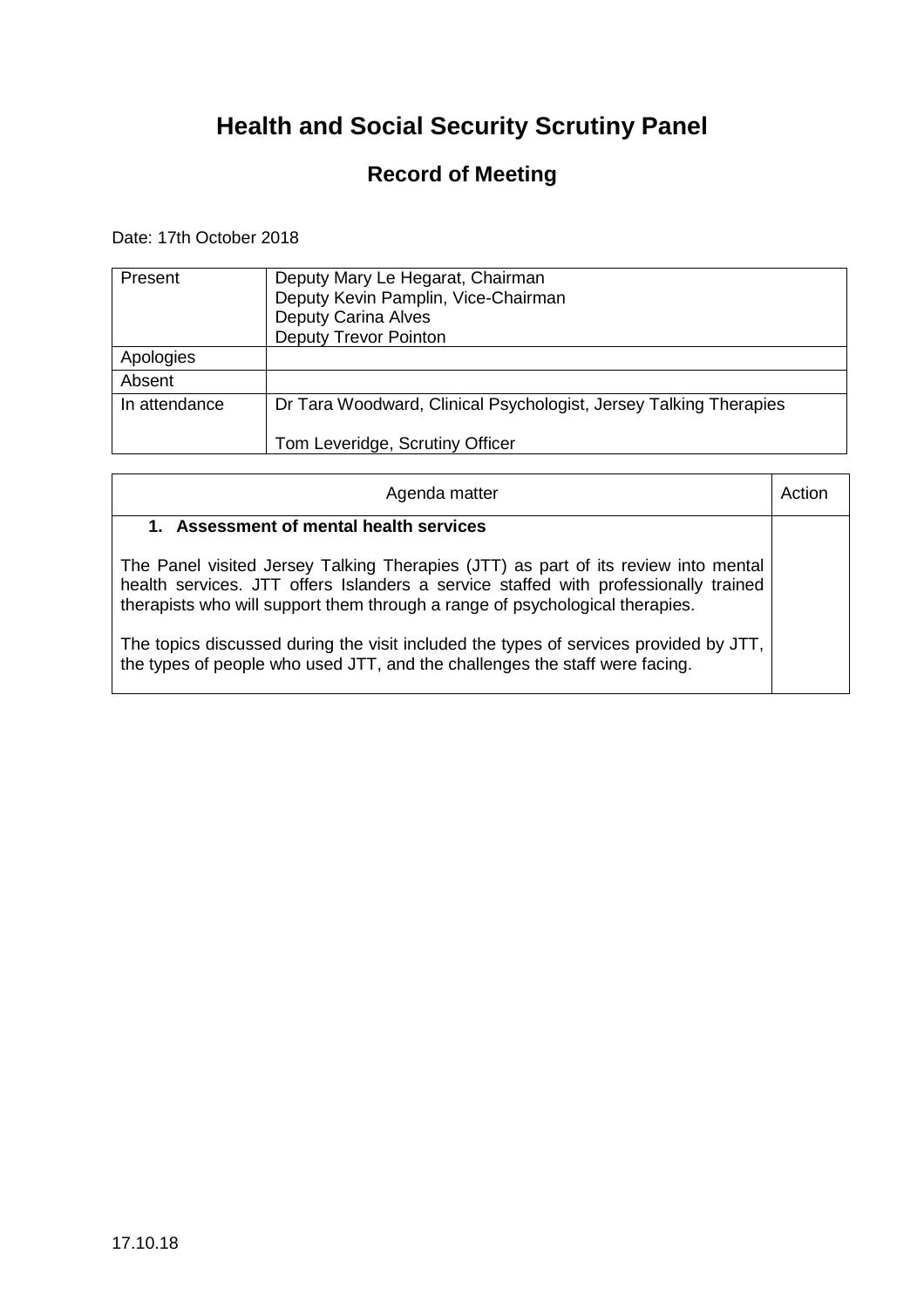### **Record of Meeting**

Date: 18th October 2018

| Present       | Deputy Mary Le Hegarat, Chairman<br>Deputy Kevin Pamplin, Vice-Chairman<br>Deputy Carina Alves<br><b>Deputy Trevor Pointon</b>                                                                                                                                                                                                                               |
|---------------|--------------------------------------------------------------------------------------------------------------------------------------------------------------------------------------------------------------------------------------------------------------------------------------------------------------------------------------------------------------|
| Apologies     |                                                                                                                                                                                                                                                                                                                                                              |
| Absent        |                                                                                                                                                                                                                                                                                                                                                              |
| In attendance | Deputy Judy Martin, Minister for Social Security [Item 2]<br>Deputy Geoff Southern, Assistant Minister for Social Security [Item 2]<br>Deputy Jeremy Maçon, Assistant Minister for Social Security [Item 2]<br>Ian Burns, Director General, Customer and Local Services [Item 2]<br>Sue Duhamel, Policy Director [Item 2]<br>Tom Leveridge, Scrutiny Officer |

| Agenda matter                                                                                                                                                                                                          | Action |
|------------------------------------------------------------------------------------------------------------------------------------------------------------------------------------------------------------------------|--------|
| 1. Minutes                                                                                                                                                                                                             |        |
| The Panel agreed to defer the approval of the minutes to the next meeting.                                                                                                                                             |        |
| 2. Quarterly hearing with the Minister for Social Security                                                                                                                                                             |        |
| The Panel held a quarterly hearing in public with the Minister, her Assistant Ministers<br>and her Officers. The proceedings were recorded in order that a transcript could be<br>made.                                |        |
| Following the hearing the Panel asked the Scrutiny Officer to draft a letter to the<br>Minister seeking to clarify the Minister's priorities as well as her and her Assistant<br>Ministers' official responsibilities. | TL     |
| 3. Assessment of mental health services                                                                                                                                                                                |        |
| The Panel noted the arrangements to hear from people with personal testimony in<br>November. The Panel also noted the arrangements to hold public hearings with expert<br>witnesses in December.                       |        |
| 4. Quarterly hearing                                                                                                                                                                                                   |        |
| The Panel agreed to defer to the next meeting its consideration of the draft question<br>plan for the quarterly hearing on Thursday 15th November with the Minister for Health<br>and Social Services.                 |        |
| 5. Future programme                                                                                                                                                                                                    |        |
| The Panel considered its future programme and noted that its next scheduled meeting<br>would take place on 8th November 2018.                                                                                          |        |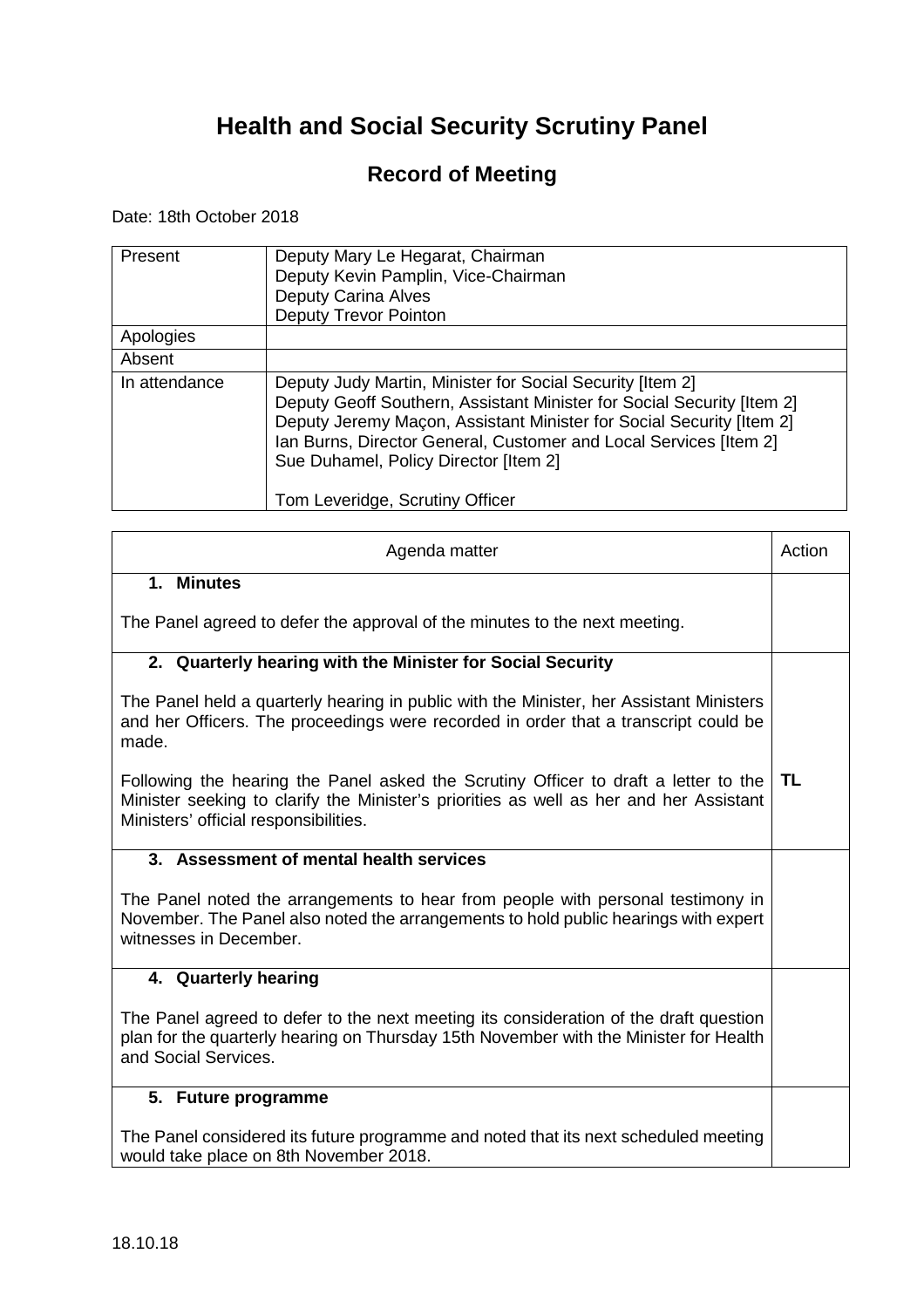### **Record of Meeting**

Date: 22nd October 2018

| Present       | Deputy Mary Le Hegarat, Chairman<br>Deputy Kevin Pamplin, Vice-Chairman<br><b>Deputy Trevor Pointon</b><br><b>Deputy Carina Alves</b> |
|---------------|---------------------------------------------------------------------------------------------------------------------------------------|
| Apologies     |                                                                                                                                       |
| Absent        |                                                                                                                                       |
| In attendance | Karen McConnell, Comptroller and Auditor General                                                                                      |
|               | Tom Leveridge, Scrutiny Officer                                                                                                       |

| Agenda matter                                                                                                                                                                                                                                                                                             | Action |
|-----------------------------------------------------------------------------------------------------------------------------------------------------------------------------------------------------------------------------------------------------------------------------------------------------------|--------|
| 1. Governance Arrangements for Health and Social Care                                                                                                                                                                                                                                                     |        |
| The Panel met with Karen McConnell, Comptroller and Auditor General, to discuss her<br>report, Governance Arrangements for Health and Social Care which was published on<br>13 September 2018. The C&AG set out what the report covered and the scope of her<br>review, her main findings and next steps. |        |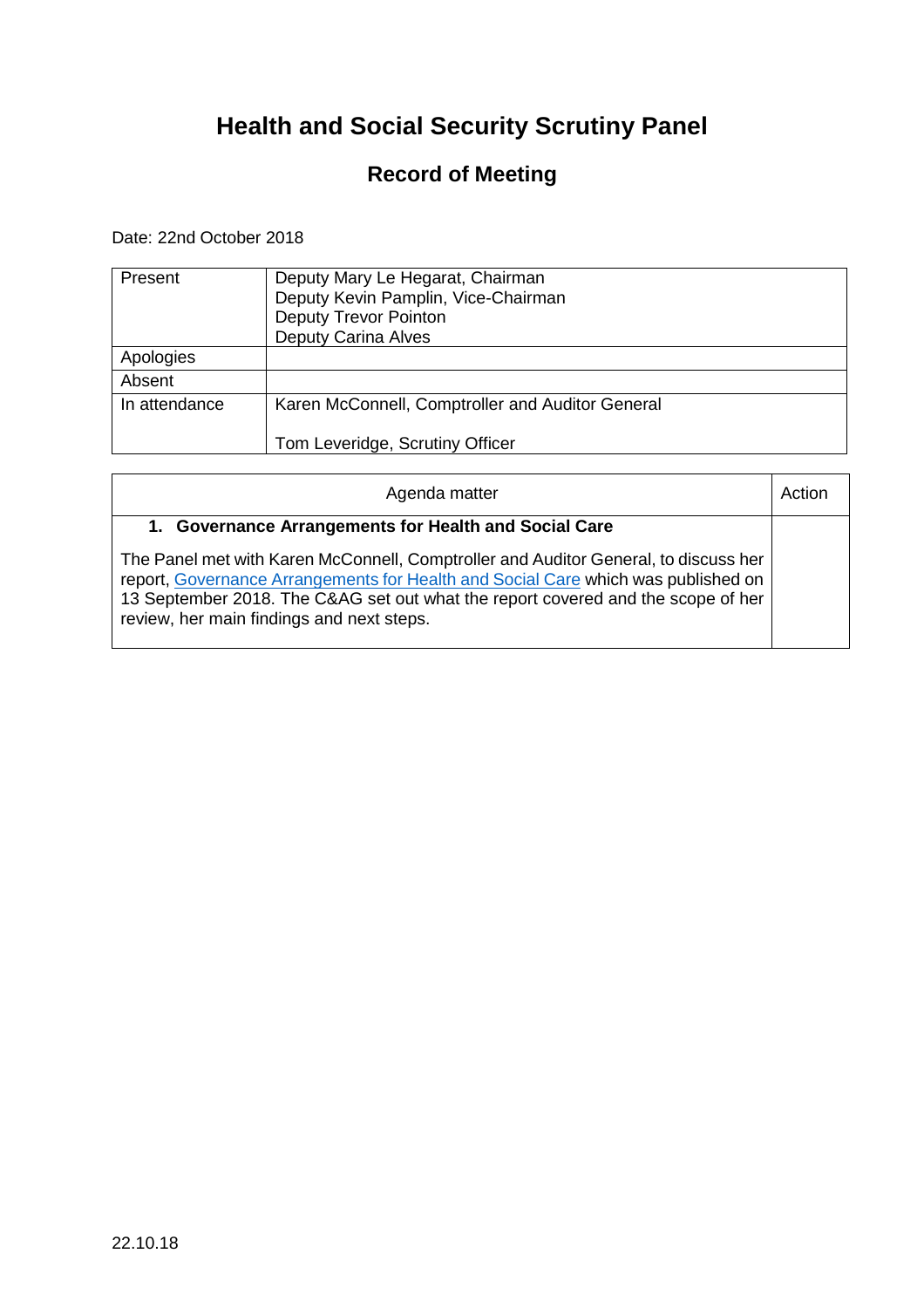### **Record of Meeting**

Date: 24th October 2018

| Present       | Deputy Mary Le Hegarat, Chairman<br>Deputy Kevin Pamplin, Vice-Chairman<br><b>Deputy Carina Alves</b><br><b>Deputy Trevor Pointon</b> |
|---------------|---------------------------------------------------------------------------------------------------------------------------------------|
| Apologies     |                                                                                                                                       |
| Absent        |                                                                                                                                       |
| In attendance | Mark Hafey, Acting Chief Inspector<br>Alison Fossey, Acting Superintendent<br>Tom Leveridge, Scrutiny Officer                         |

| Agenda matter                                                                                                                                                                                                                                                                                                                                                                                                                                                                                           | Action |
|---------------------------------------------------------------------------------------------------------------------------------------------------------------------------------------------------------------------------------------------------------------------------------------------------------------------------------------------------------------------------------------------------------------------------------------------------------------------------------------------------------|--------|
| 1. Assessment of mental health services                                                                                                                                                                                                                                                                                                                                                                                                                                                                 |        |
| The Panel visited the States of Jersey Police headquarters as part of its review into<br>mental health services. The topics discussed at the meeting included changes to the<br>police force, statistics about the number of mental health cases the police had dealt<br>with over the last year, the relationship between the police service and other<br>emergency services in relation to mental health, and the challenges faced by the police<br>in dealing with people with mental health issues. |        |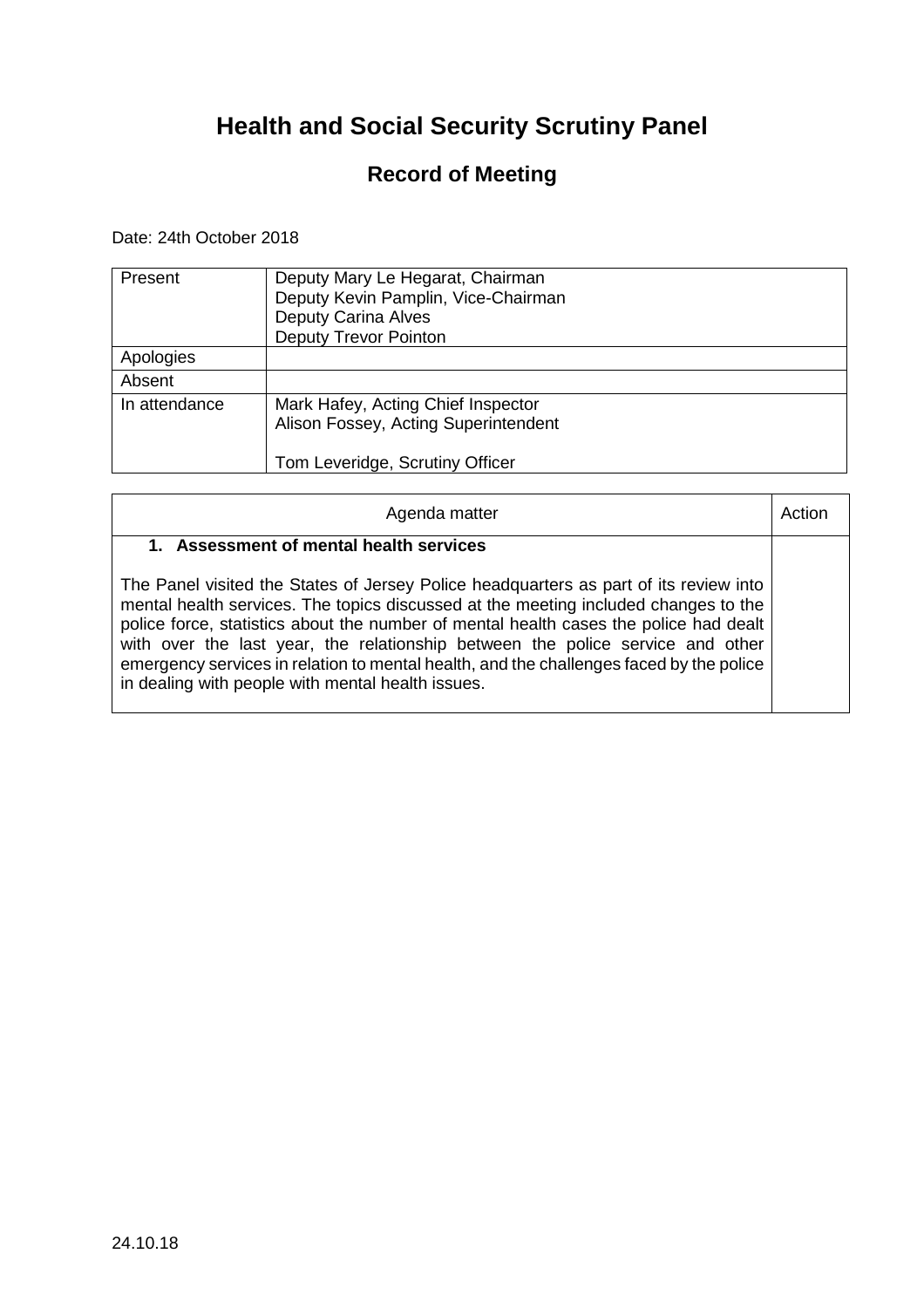### **Record of Meeting**

Date: 7th November 2018

| Present       | Deputy Mary Le Hegarat, Chairman<br>Deputy Kevin Pamplin, Vice-Chairman<br><b>Deputy Carina Alves</b><br><b>Deputy Trevor Pointon</b>                 |
|---------------|-------------------------------------------------------------------------------------------------------------------------------------------------------|
| Apologies     |                                                                                                                                                       |
| Absent        |                                                                                                                                                       |
| In attendance | Nick Watkins, Deputy Governor<br>Andy Buttimer, Head of Healthcare<br>Ruth Emsley, Principal Forensic Psychologist<br>Tom Leveridge, Scrutiny Officer |

| Agenda matter                                                                                                                                                                                                                                                                                                                      |  |
|------------------------------------------------------------------------------------------------------------------------------------------------------------------------------------------------------------------------------------------------------------------------------------------------------------------------------------|--|
| 1. Assessment of mental health services                                                                                                                                                                                                                                                                                            |  |
| The Panel visited the States of Jersey Prison as part of its review into mental health<br>services. The topics discussed at the meeting included how the Prison looks after<br>prisoners with mental health issues, some of the gaps in the services it is able to<br>provide, and issues with recruitment and retention of staff. |  |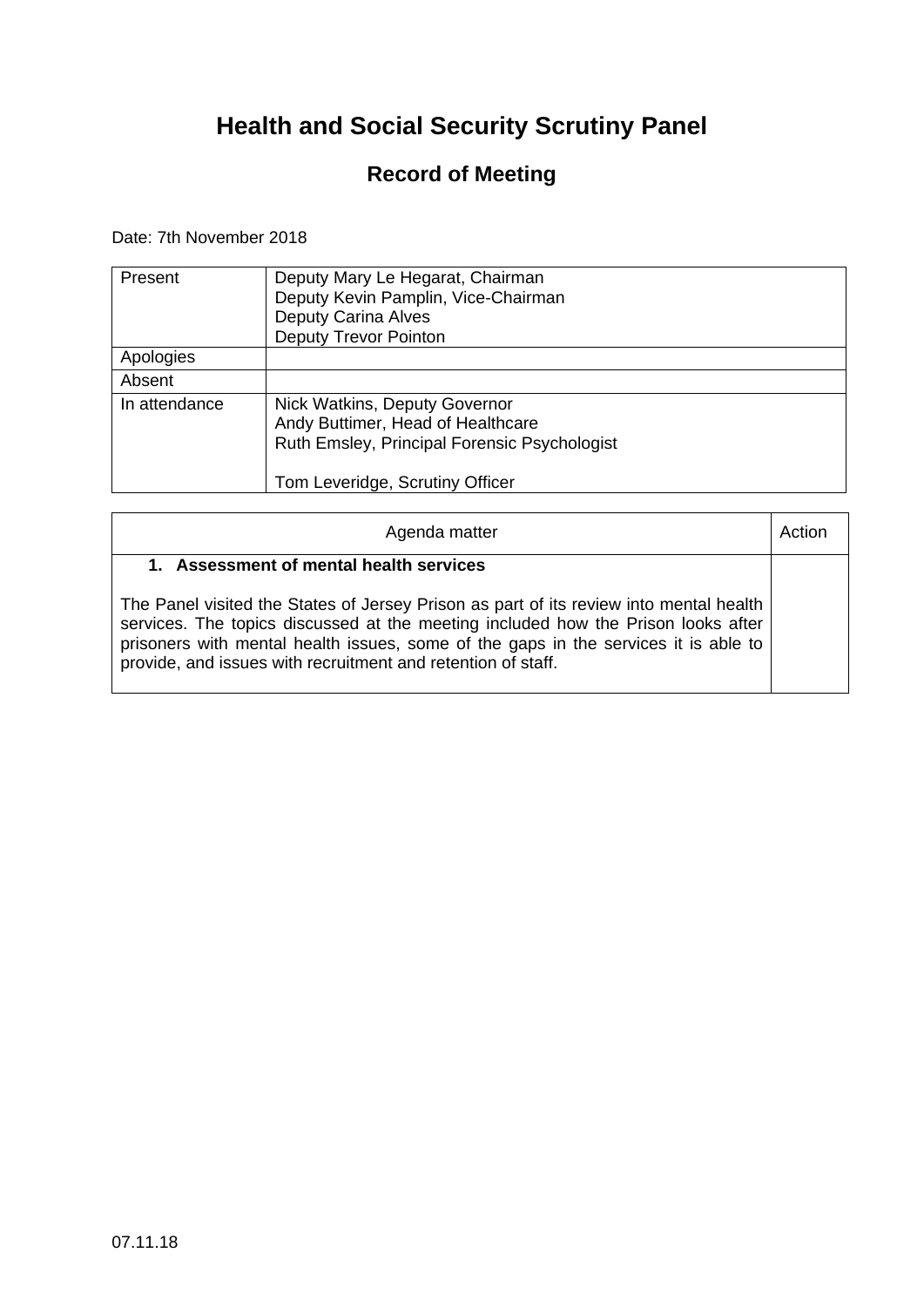### **Record of Meeting**

#### Date: 9th November 2018

 $\blacksquare$ 

| Present       | Deputy Mary Le Hegarat, Chairman<br>Deputy Kevin Pamplin, Vice-Chairman<br><b>Deputy Carina Alves</b><br><b>Deputy Trevor Pointon</b> |
|---------------|---------------------------------------------------------------------------------------------------------------------------------------|
| Apologies     |                                                                                                                                       |
| Absent        |                                                                                                                                       |
| In attendance | Tom Leveridge, Scrutiny Officer<br>Theo Stone, Assistant Scrutiny Officer                                                             |

| Agenda matter                                                                                                                                                                                                                                                                                                                                                                                                                                        | Action |
|------------------------------------------------------------------------------------------------------------------------------------------------------------------------------------------------------------------------------------------------------------------------------------------------------------------------------------------------------------------------------------------------------------------------------------------------------|--------|
| 1. Minutes                                                                                                                                                                                                                                                                                                                                                                                                                                           |        |
| The Panel noted and agreed the minutes from the meeting on 24th September 2018<br>and 4th, 17th, 18th, 22nd and 24th October 2018.                                                                                                                                                                                                                                                                                                                   |        |
| 2. Quarterly hearing                                                                                                                                                                                                                                                                                                                                                                                                                                 |        |
| The Panel agreed the question plan for its quarterly hearing with the Minister for Health<br>and Social Services on Thursday 15th November.                                                                                                                                                                                                                                                                                                          |        |
| The Panel noted the letter it had received from the Minister for Social Security, in<br>response to its letter on 25th October following her appearance before the Panel at a<br>quarterly hearing on Thursday 18th October. The Panel agreed to publish the letter<br>and asked the Scrutiny Officer to draft a follow-up letter asking for more details about<br>the work the Minister's Assistant Ministers had undertaken since being in Office. | TL     |
| 3. Regulation of Care                                                                                                                                                                                                                                                                                                                                                                                                                                |        |
| The Panel noted the Care Regulations that were lodged au Greffe on 23 <sup>rd</sup> October.<br>The Panel noted that the States had agreed to move the debate on the Regulations<br>from 4th December to 20th November. The Panel agreed to submit Comments on the<br>Regulations in time for the debate. The Panel asked the Scrutiny Officer to prepare<br>Comments on the Regulations in time for its next meeting on Thursday 15th<br>November.  | TL     |
| 4. Governance Arrangements for Health and Social Care                                                                                                                                                                                                                                                                                                                                                                                                |        |
| The Panel noted the response from the Department for Health and Community<br>Services to the C&AG's report, Governance Arrangements for Health and Social Care.                                                                                                                                                                                                                                                                                      |        |
| The Panel noted that the Department would have to consult with the Panel on some<br>of the proposed changes.                                                                                                                                                                                                                                                                                                                                         |        |
|                                                                                                                                                                                                                                                                                                                                                                                                                                                      |        |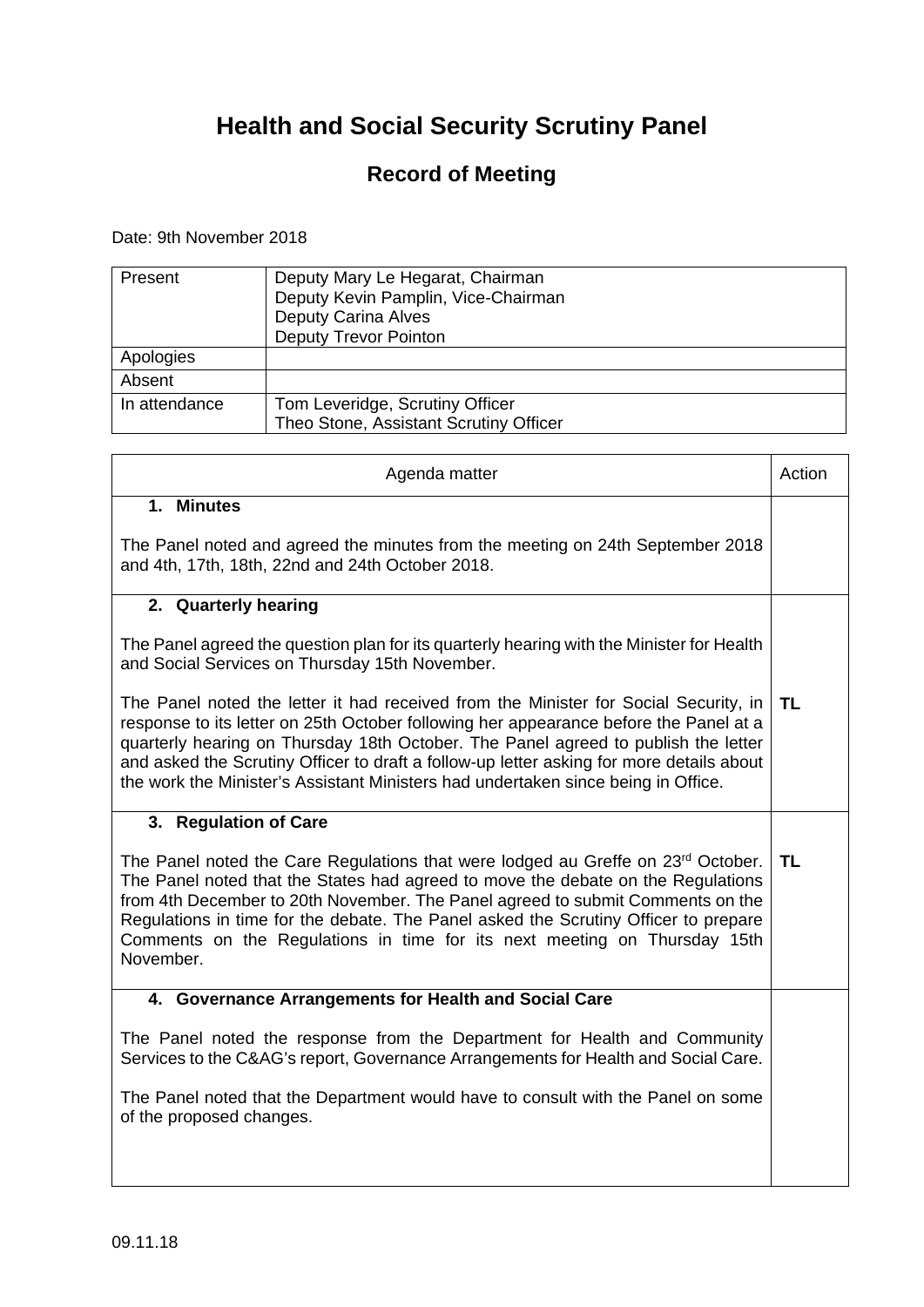| 5. Assessment of Mental Health Services                                                                                                                                                                                                                                                                                                                                                                                                     |           |
|---------------------------------------------------------------------------------------------------------------------------------------------------------------------------------------------------------------------------------------------------------------------------------------------------------------------------------------------------------------------------------------------------------------------------------------------|-----------|
| The Panel noted the additional evidence it had received and agreed to publish it on its<br>website. The Panel noted the arrangements for its forthcoming public and private<br>hearings. It agreed to invite clinical staff to a public hearing. It asked the Scrutiny<br>Officer to set up a public hearing with the Minister for Health and Social Security in<br>January 2018. It asked the Scrutiny Officer to set up a visit to CAMHS. | TL.       |
| 6. Health staff recruitment and retention                                                                                                                                                                                                                                                                                                                                                                                                   |           |
| The Panel noted the correspondence it had received from members of the public in<br>relation to nurse and midwife pay. It agreed that it would ask the Minister for Health<br>and Social Services about staff morale, recruitment and retention at its next quarterly<br>hearing on Thursday 15th November.                                                                                                                                 | <b>TL</b> |
| 7. Minimum Wage                                                                                                                                                                                                                                                                                                                                                                                                                             |           |
| The Panel noted the Draft Minimum Wage Regulations that were lodged au Greffe on<br>26th October and that were due to be debated on 4th December. The Panel asked the<br>Scrutiny Officer to explore whether the Regulations could be delayed to allow more<br>time for Scrutiny.                                                                                                                                                           | TL        |
| 8. Future programme                                                                                                                                                                                                                                                                                                                                                                                                                         |           |
| The Panel considered its future programme and noted that its next scheduled meeting<br>would take place at 1.30pm on 15th November 2018.                                                                                                                                                                                                                                                                                                    |           |
| The Panel agreed that its 2019 Panel meetings would start on Thursday 10th January                                                                                                                                                                                                                                                                                                                                                          |           |
| at 1.30pm and would be held every two weeks thereafter.                                                                                                                                                                                                                                                                                                                                                                                     |           |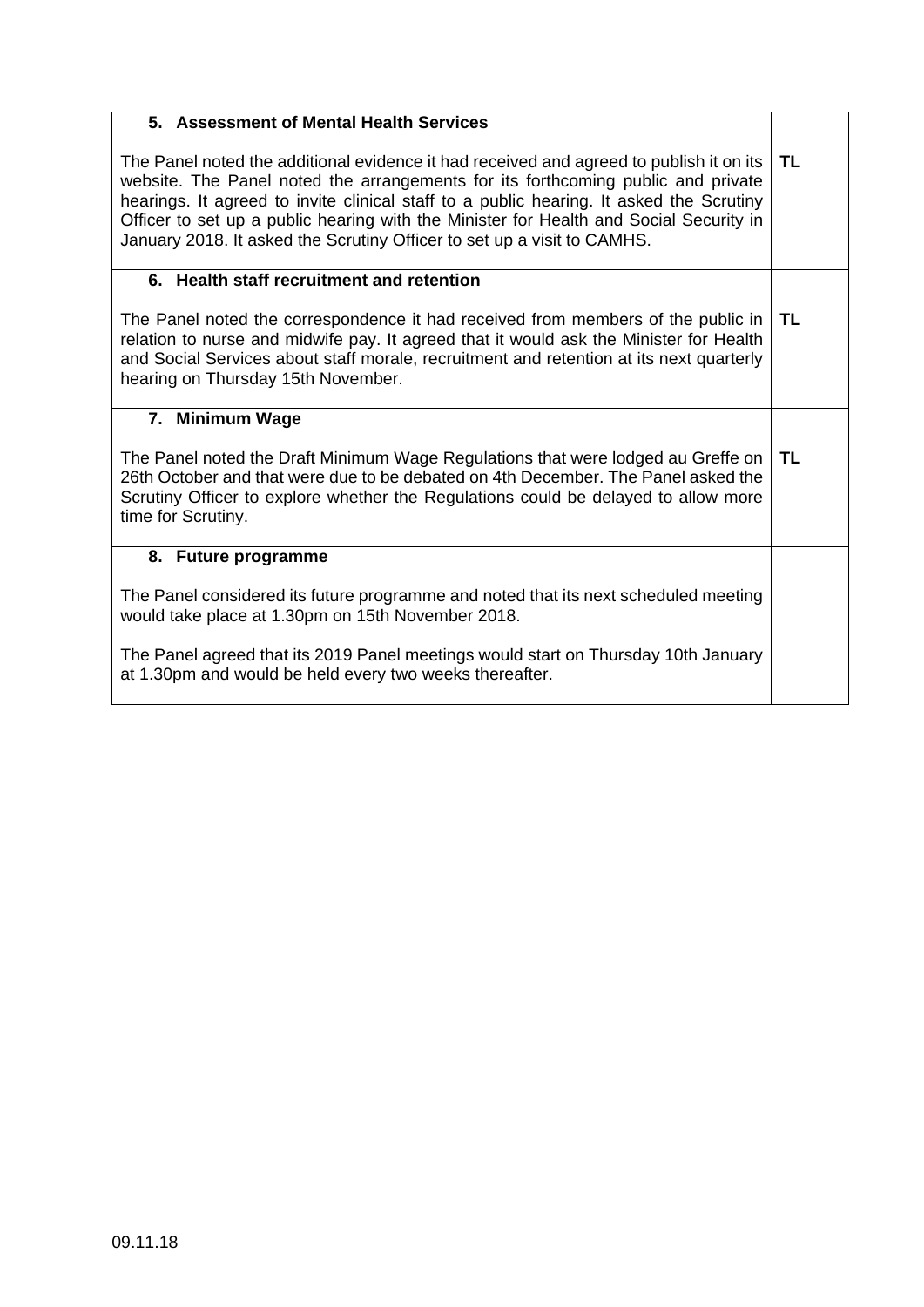### **Record of Meeting**

Date: 15th November 2018

| Present       | Deputy Mary Le Hegarat, Chairman<br>Deputy Kevin Pamplin, Vice-Chairman<br><b>Deputy Carina Alves</b><br><b>Deputy Trevor Pointon</b>                                                                                                                                                                                                                                                                                                                             |
|---------------|-------------------------------------------------------------------------------------------------------------------------------------------------------------------------------------------------------------------------------------------------------------------------------------------------------------------------------------------------------------------------------------------------------------------------------------------------------------------|
| Apologies     |                                                                                                                                                                                                                                                                                                                                                                                                                                                                   |
| Absent        |                                                                                                                                                                                                                                                                                                                                                                                                                                                                   |
| In attendance | Deputy Richard Renouf – Minister for Health and Social Services [Item 2]<br>Deputy Hugh Raymond - Assistant Minister for Health and Social Services<br>$[$ ltem 2 $]$<br>Rob Sainsbury – Group Managing Director, Health and Community<br>Services [Item 2]<br>Derek Law – Interim Director for Community Services and Adult services<br>[Item 2]<br>Darren Skinner – Interim HR Director, Health and Social Services [Item 2]<br>Tom Leveridge, Scrutiny Officer |

| Agenda matter                                                                                                                                                                                                                  | Action    |
|--------------------------------------------------------------------------------------------------------------------------------------------------------------------------------------------------------------------------------|-----------|
| 1. Minutes                                                                                                                                                                                                                     |           |
| The Panel noted and agreed the minutes from the meetings on 7th and 9th November<br>2018.                                                                                                                                      |           |
| 2. Quarterly hearing with the Minister for Health and Social Services                                                                                                                                                          |           |
| The Panel held a quarterly hearing in public with the Minister, his Assistant Minister<br>and his Officers. The proceedings were recorded in order that a transcript could be<br>made.                                         |           |
| 3. Regulation of Care                                                                                                                                                                                                          |           |
| The Panel agreed a draft comments paper in relation to the Care Regulations which<br>were due to be debated on 20th November. It asked the Scrutiny Officer to submit the<br>comments in time for the debate.                  | <b>TL</b> |
| 4. Quarterly hearing                                                                                                                                                                                                           |           |
| The Panel noted the letter it had received from the Minister from Social Security dated<br>1st November following the quarterly hearing on 18th October. It agreed to write to the<br>Minister will some additional questions. | <b>TL</b> |
| 5. Assessment of Mental Health Services                                                                                                                                                                                        |           |
| The Panel noted the arrangements for its forthcoming public and private hearings.                                                                                                                                              |           |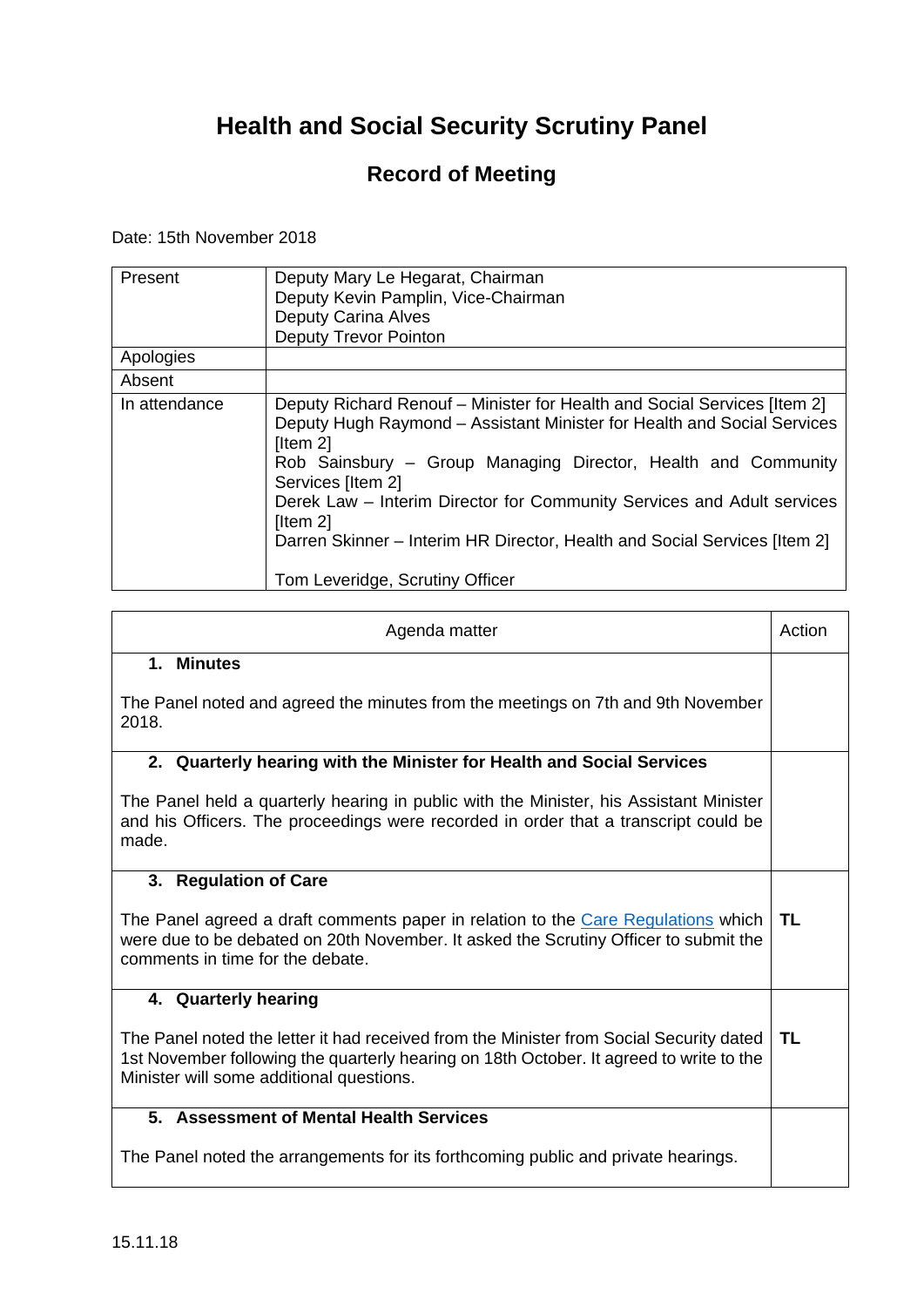#### **6. Minimum Wage**

The Panel noted the response from the Department for Strategic Policy, Performance and Population in response to its request to delay the debate on the Draft Minimum Wage Regulations. The Panel asked the Scrutiny Officer to request that the Department brief the Panel on the Regulations before the debate. **TL** 

#### **7. Future programme**

The Panel considered its future programme and noted that its next scheduled meeting would take place on 13th December 2018.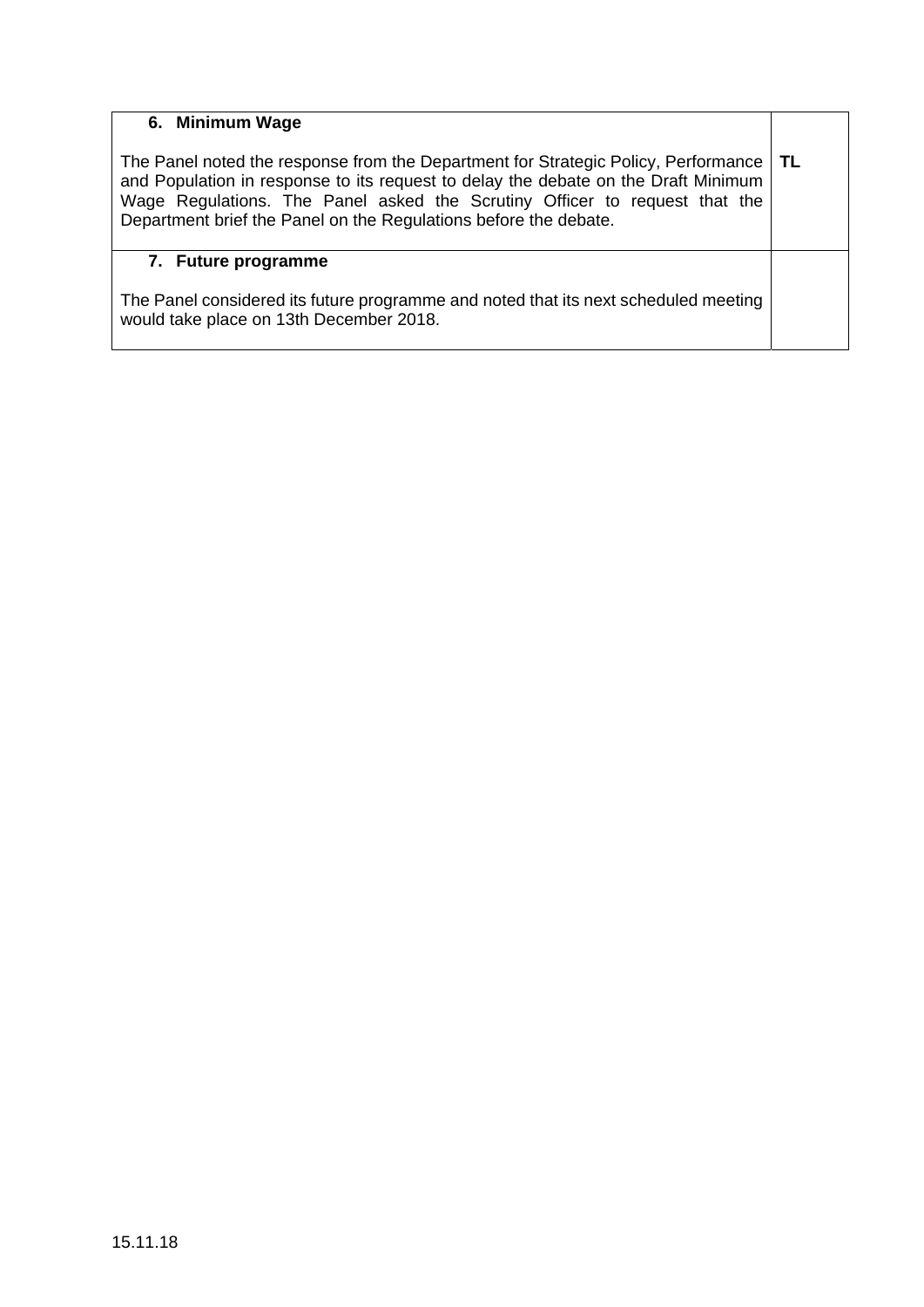### **Record of Meeting**

Date: 20th November 2018

| Present       | Deputy Mary Le Hegarat, Chairman<br>Deputy Kevin Pamplin, Vice-Chairman<br><b>Deputy Carina Alves</b><br><b>Deputy Trevor Pointon</b> |
|---------------|---------------------------------------------------------------------------------------------------------------------------------------|
| Apologies     |                                                                                                                                       |
| Absent        |                                                                                                                                       |
| In attendance | Sue Fernandes, Senior Youth Worker, Youth Enquiry Service<br>6 young people aged between 16 and 25<br>Tom Leveridge, Scrutiny Officer |

| Agenda matter                                                                                                                                                                                                                                                                                                                                                                                                                                                                                                                                                                                 | Actior |
|-----------------------------------------------------------------------------------------------------------------------------------------------------------------------------------------------------------------------------------------------------------------------------------------------------------------------------------------------------------------------------------------------------------------------------------------------------------------------------------------------------------------------------------------------------------------------------------------------|--------|
| 1. Assessment of Mental Health Services                                                                                                                                                                                                                                                                                                                                                                                                                                                                                                                                                       |        |
| The Panel visited the Youth Enguiry Service at the Jersey Youth Service as part of its<br>review into mental health services. The Panel met with six young people aged between<br>16 and 25. Topics discussed at the meeting included the availability of facilities for<br>young people, the perception of mental health among young people, how mental<br>health is dealt with in schools, accessing and using mental health services in Jersey -<br>including via GPs, the emergency department and Child and Adult Mental Health<br>Services (CAMHS), and transitioning between services. |        |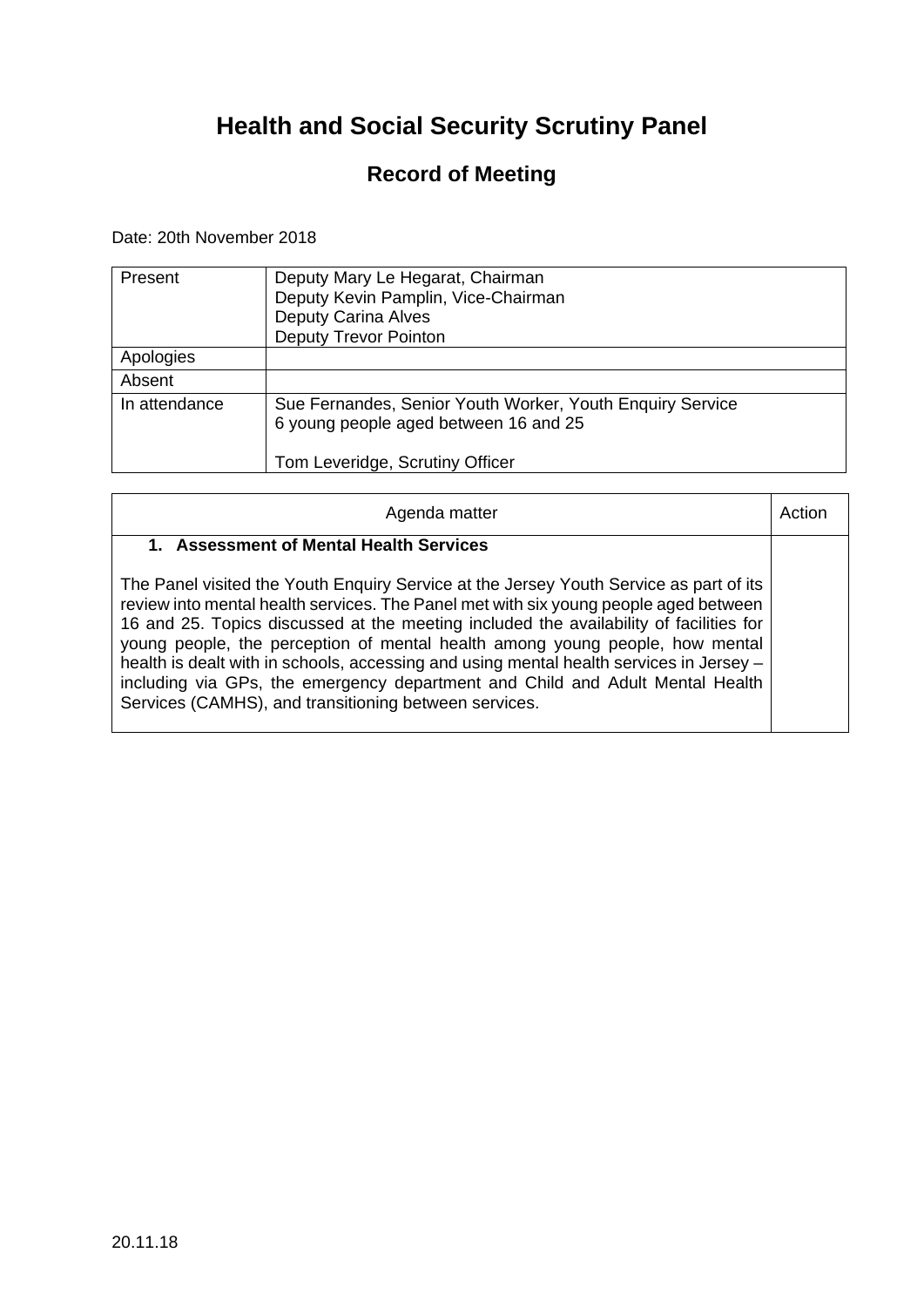### **Record of Meeting**

Date: 23rd November 2018

| Present       | Deputy Mary Le Hegarat, Chairman<br>Deputy Kevin Pamplin, Vice-Chairman<br><b>Deputy Carina Alves</b><br><b>Deputy Trevor Pointon</b> |
|---------------|---------------------------------------------------------------------------------------------------------------------------------------|
| Apologies     |                                                                                                                                       |
| Absent        |                                                                                                                                       |
| In attendance | People providing personal testimony                                                                                                   |
|               | Tom Leveridge, Scrutiny Officer                                                                                                       |

| Agenda matter                                                                                                                                                                                                                                                             | Action |
|---------------------------------------------------------------------------------------------------------------------------------------------------------------------------------------------------------------------------------------------------------------------------|--------|
| 1. Assessment of Mental Health Services                                                                                                                                                                                                                                   |        |
| In accordance with the Freedom of Information (Jersey) Law 2011 (as amended) under<br>Absolute Exemption Article 25, the Panel held five private hearings with people who<br>wanted to share their experience of accessing and using mental health services in<br>Jersey. |        |
| The proceedings were recorded in order that a transcript could be made.                                                                                                                                                                                                   |        |
| The Panel agreed that the transcript would not be published to maintain the privacy<br>and confidentiality of the individuals concerned.                                                                                                                                  |        |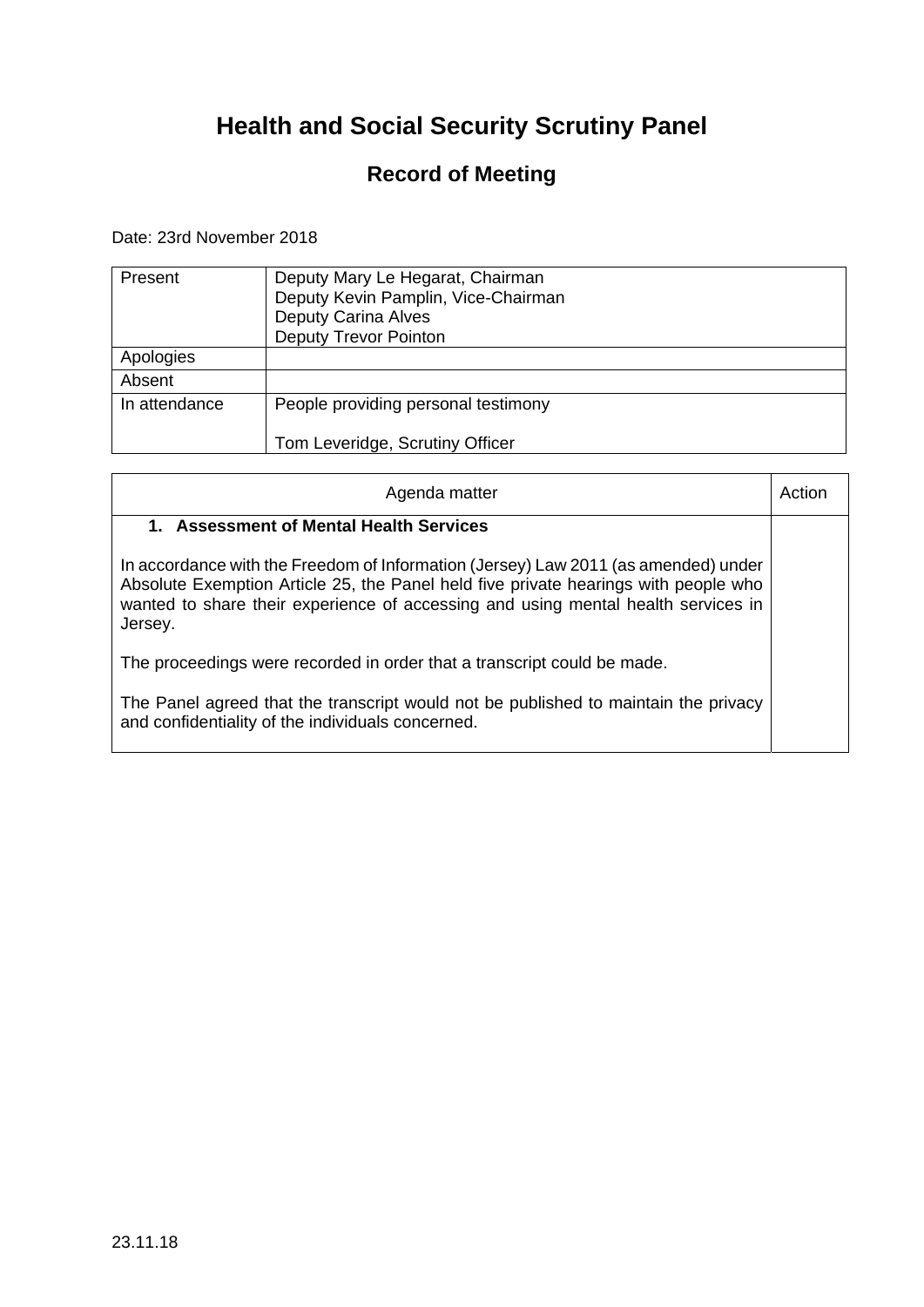### **Record of Meeting**

Date: 26th November 2018

| Present       | Deputy Mary Le Hegarat, Chairman<br>Deputy Kevin Pamplin, Vice-Chairman<br><b>Deputy Carina Alves</b><br><b>Deputy Trevor Pointon</b> |
|---------------|---------------------------------------------------------------------------------------------------------------------------------------|
| Apologies     |                                                                                                                                       |
| Absent        |                                                                                                                                       |
| In attendance | People providing personal testimony                                                                                                   |
|               | Tom Leveridge, Scrutiny Officer                                                                                                       |

| Agenda matter                                                                                                                                                                                                                                                            | Action |
|--------------------------------------------------------------------------------------------------------------------------------------------------------------------------------------------------------------------------------------------------------------------------|--------|
| 1. Assessment of Mental Health Services                                                                                                                                                                                                                                  |        |
| In accordance with the Freedom of Information (Jersey) Law 2011 (as amended) under<br>Absolute Exemption Article 25, the Panel held six private hearings with people who<br>wanted to share their experience of accessing and using mental health services in<br>Jersey. |        |
| The proceedings were recorded in order that a transcript could be made.                                                                                                                                                                                                  |        |
| The Panel agreed that the transcript would not be published to maintain the privacy<br>and confidentiality of the individuals concerned.                                                                                                                                 |        |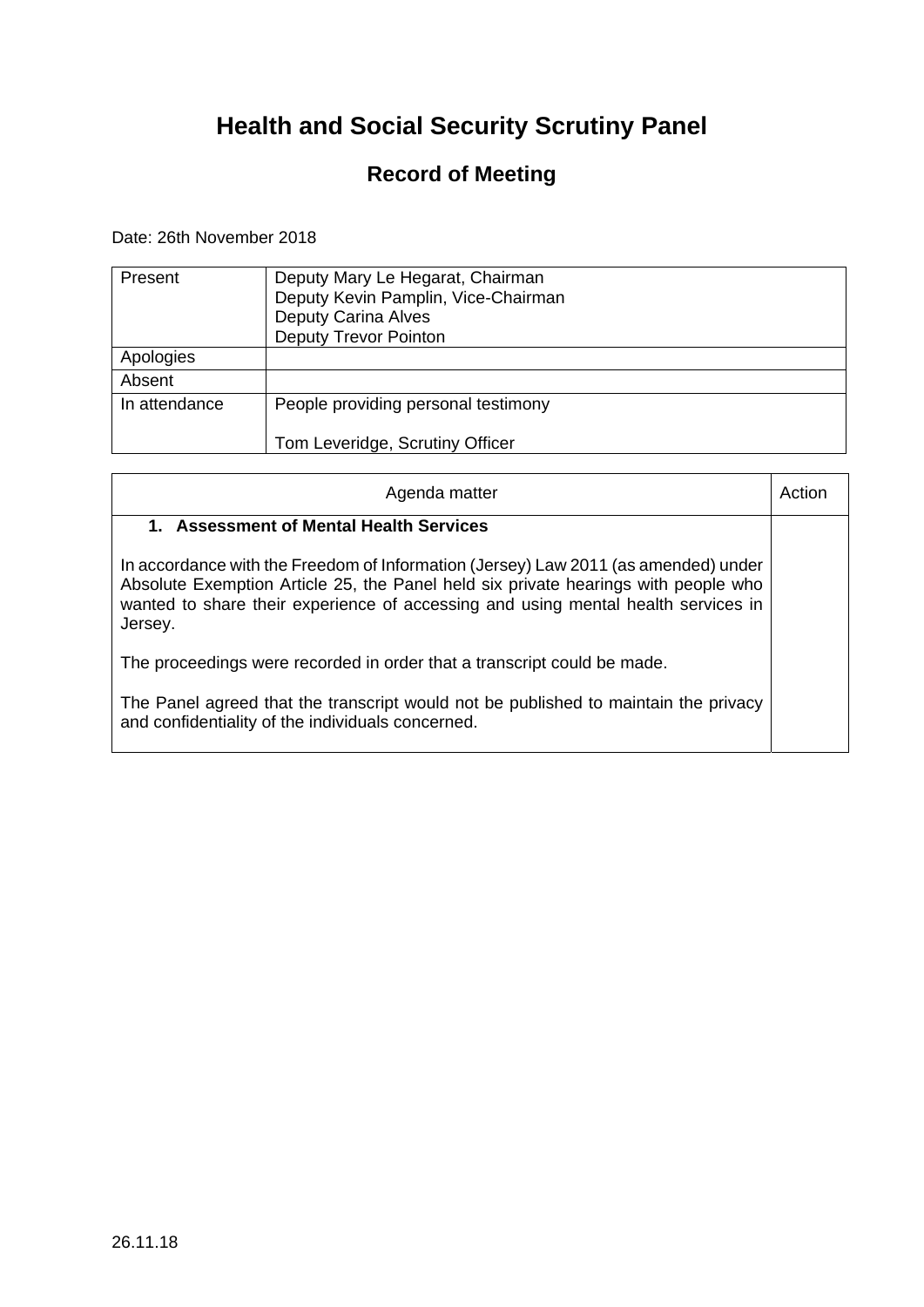### **Record of Meeting**

#### Date: 29th November 2018

| Present       | Deputy Mary Le Hegarat, Chairman<br>Deputy Kevin Pamplin, Vice-Chairman<br><b>Deputy Carina Alves</b><br><b>Deputy Trevor Pointon</b>                                                              |
|---------------|----------------------------------------------------------------------------------------------------------------------------------------------------------------------------------------------------|
| Apologies     |                                                                                                                                                                                                    |
| Absent        |                                                                                                                                                                                                    |
| In attendance | Sue Duhamel, Director of Policy, Department for Strategic Policy,<br>Performance and Population [Item 2]<br>Kate Morel, Policy Principal, Strategic Policy, Performance and Population<br>[Item 2] |
|               | Tom Leveridge, Scrutiny Officer                                                                                                                                                                    |

| Agenda matter                                                                                                                                                                                                                                                                                                                                                                                                                                                                                                                                                                                                                                                                                                                                                             | Action |
|---------------------------------------------------------------------------------------------------------------------------------------------------------------------------------------------------------------------------------------------------------------------------------------------------------------------------------------------------------------------------------------------------------------------------------------------------------------------------------------------------------------------------------------------------------------------------------------------------------------------------------------------------------------------------------------------------------------------------------------------------------------------------|--------|
| 1. Minutes                                                                                                                                                                                                                                                                                                                                                                                                                                                                                                                                                                                                                                                                                                                                                                |        |
| The Panel noted and agreed the minutes from the meetings on 15th and 20th<br>November 2018.                                                                                                                                                                                                                                                                                                                                                                                                                                                                                                                                                                                                                                                                               |        |
| 2. Minimum Wage                                                                                                                                                                                                                                                                                                                                                                                                                                                                                                                                                                                                                                                                                                                                                           |        |
| The Panel met with Officers from the Department for Strategic Policy, Performance<br>and Population to discuss the Draft Employment (Minimum Wage) (Amendment No.<br>15) (Jersey) Regulations 201-.                                                                                                                                                                                                                                                                                                                                                                                                                                                                                                                                                                       |        |
| The Officers gave the Panel an overview of how the minimum wage system worked in<br>Jersey. The minimum wage operated on a yearly cycle. The Employment Forum made<br>a recommendation on the minimum wage to the Minister. The Minister then lodged a<br>report in the Assembly setting out whether they accepted or rejected the<br>recommendation. The Minister subsequently made an Order to set the minimum wage<br>for the following year. The Minister then lodged regulations on offsets to the minimum<br>wage for approval by the Assembly. The annual cycle was designed to give employers<br>at least 6 months' notice of any changes to the level of the minimum wage.<br>Other issues discussed included the Employment Forum and its work, the living wage |        |
| and how the minimum wage is calculated.                                                                                                                                                                                                                                                                                                                                                                                                                                                                                                                                                                                                                                                                                                                                   |        |
| 3. Assessment of Mental Health Services                                                                                                                                                                                                                                                                                                                                                                                                                                                                                                                                                                                                                                                                                                                                   |        |
| The Panel noted the arrangements for its forthcoming public and private hearings.                                                                                                                                                                                                                                                                                                                                                                                                                                                                                                                                                                                                                                                                                         |        |
| The Panel considered some draft question plans in advance of the hearings. It noted<br>that its mental health survey would close on Monday 3rd December.                                                                                                                                                                                                                                                                                                                                                                                                                                                                                                                                                                                                                  |        |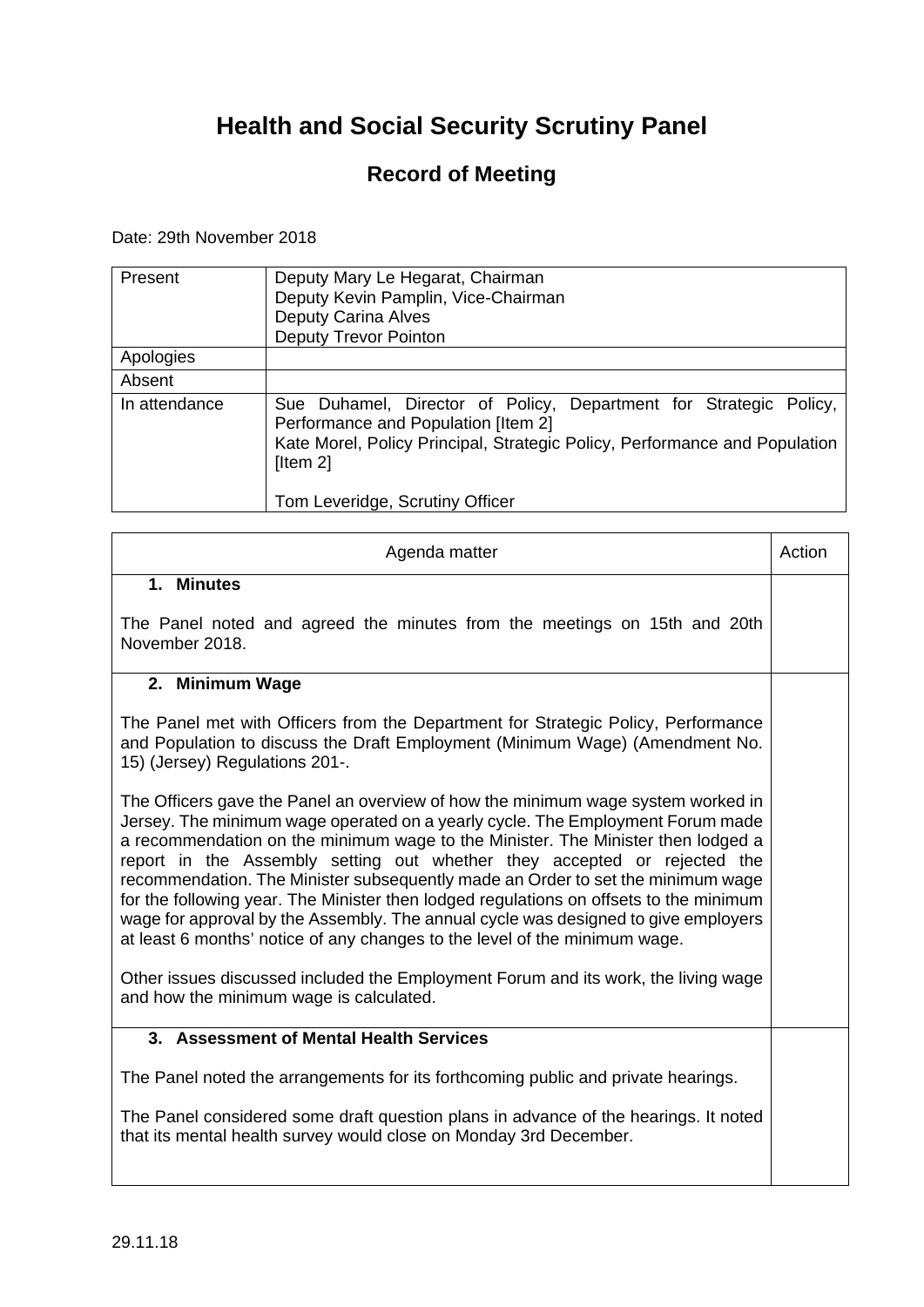#### **4. Future programme**

The Panel considered its future programme and noted that its next scheduled meeting would take place on 13th December 2018.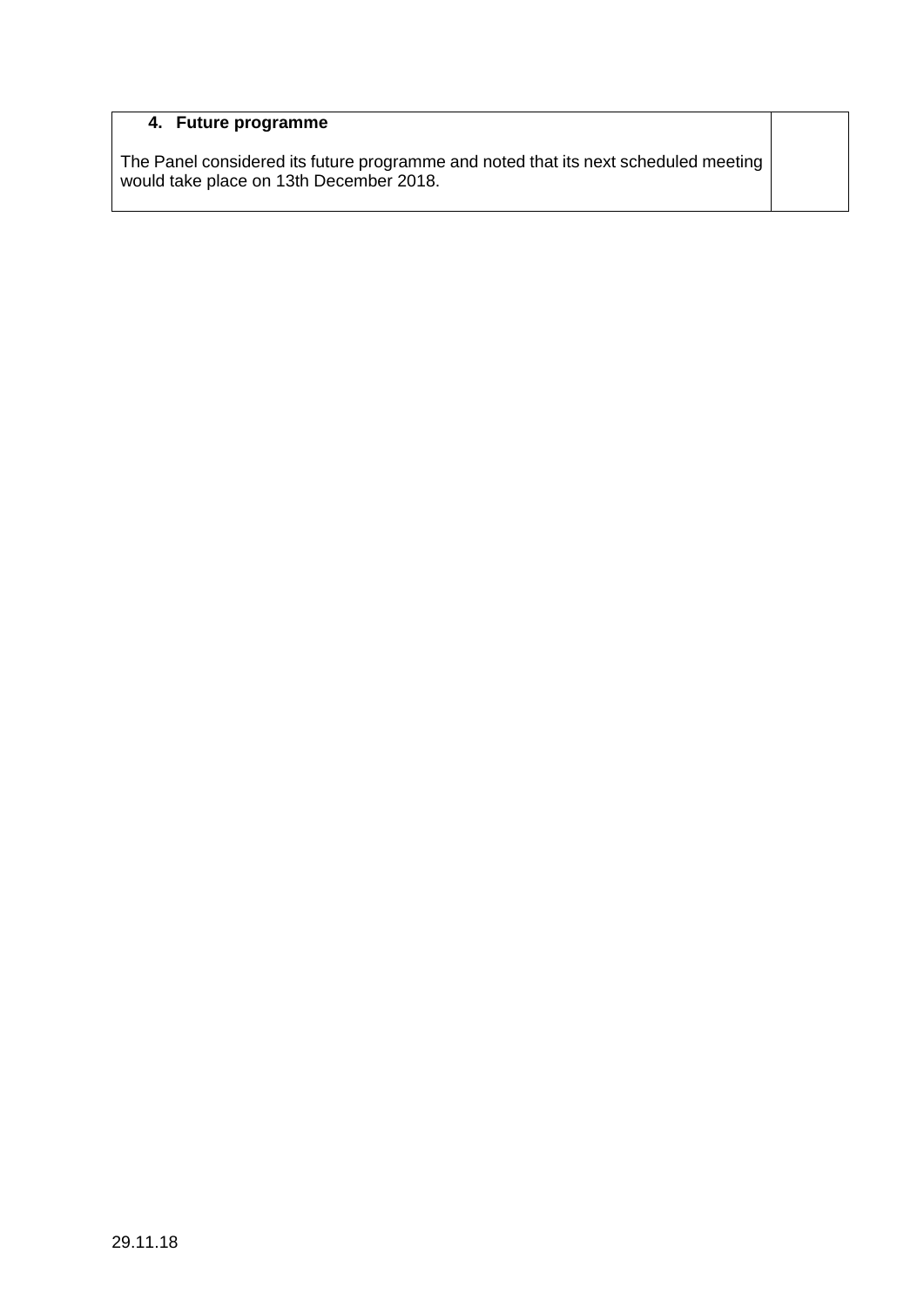### **Record of Meeting**

Date: 10th December 2018

| Present<br>Apologies | Deputy Mary Le Hegarat, Chairman<br>Deputy Kevin Pamplin, Vice-Chairman<br><b>Deputy Carina Alves</b><br>Deputy Trevor Pointon                                                                                                                                                                                                                                                                                                                                                                                                                                                                                                                                                                    |
|----------------------|---------------------------------------------------------------------------------------------------------------------------------------------------------------------------------------------------------------------------------------------------------------------------------------------------------------------------------------------------------------------------------------------------------------------------------------------------------------------------------------------------------------------------------------------------------------------------------------------------------------------------------------------------------------------------------------------------|
| Absent               |                                                                                                                                                                                                                                                                                                                                                                                                                                                                                                                                                                                                                                                                                                   |
| In attendance        | Dr David Bailey, Primary Care Body [Item 2]<br>Lucy Nicolaou, mental health nurse and LINC service manager, L.I.N.C.<br>Mental Health & Wellbeing [Item 2]<br>David Ogilvie, Managing Director, Resilience Development Company [Item<br>2]<br>Liz Kendrick-Lodge, Service Development Manager, Mind Jersey [Item 2]<br>Stephen McCrimmon, Carer & Family Support Manager, Mind Jersey [Item]<br>21<br>Beth Moore, Manager, Jersey Recovery College [Item 2]<br>Ben Bennett, Chair, Jersey Recovery College [Item 2]<br>Deborah McMillan, Children's Commissioner [Item 2]<br>Tara Murphy, Policy Principal, Office of the Children's Commissioner [Item]<br>2]<br>Tom Leveridge, Scrutiny Officer |

| Agenda matter                                                                                                                                                                                                                                | Action |
|----------------------------------------------------------------------------------------------------------------------------------------------------------------------------------------------------------------------------------------------|--------|
| $1_{-}$<br><b>Minutes</b>                                                                                                                                                                                                                    |        |
| The Panel noted and agreed the minutes from the meetings on 23rd, 26th and 29th<br>November 2018.                                                                                                                                            |        |
| 2. Assessment of Mental Health Services                                                                                                                                                                                                      |        |
| The Panel held a hearing in public with representatives from the Primary Care Body,<br>L.I.N.C. Mental Health & Wellbeing and the Resilience Development Company. The<br>proceedings were recorded in order that a transcript could be made. |        |
| The Panel held a hearing in public with representatives from Mind Jersey and the<br>Jersey Recovery College. The proceedings were recorded in order that a transcript<br>could be made.                                                      |        |
| The Panel held a hearing in public with the Children's Commissioner. The proceedings<br>were recorded in order that a transcript could be made.                                                                                              |        |
| The Panel noted the correspondence it had received from members of the public and<br>organisations in relation to its review. The Panel agreed to invite the relevant people<br>to a public hearing.                                         | TL     |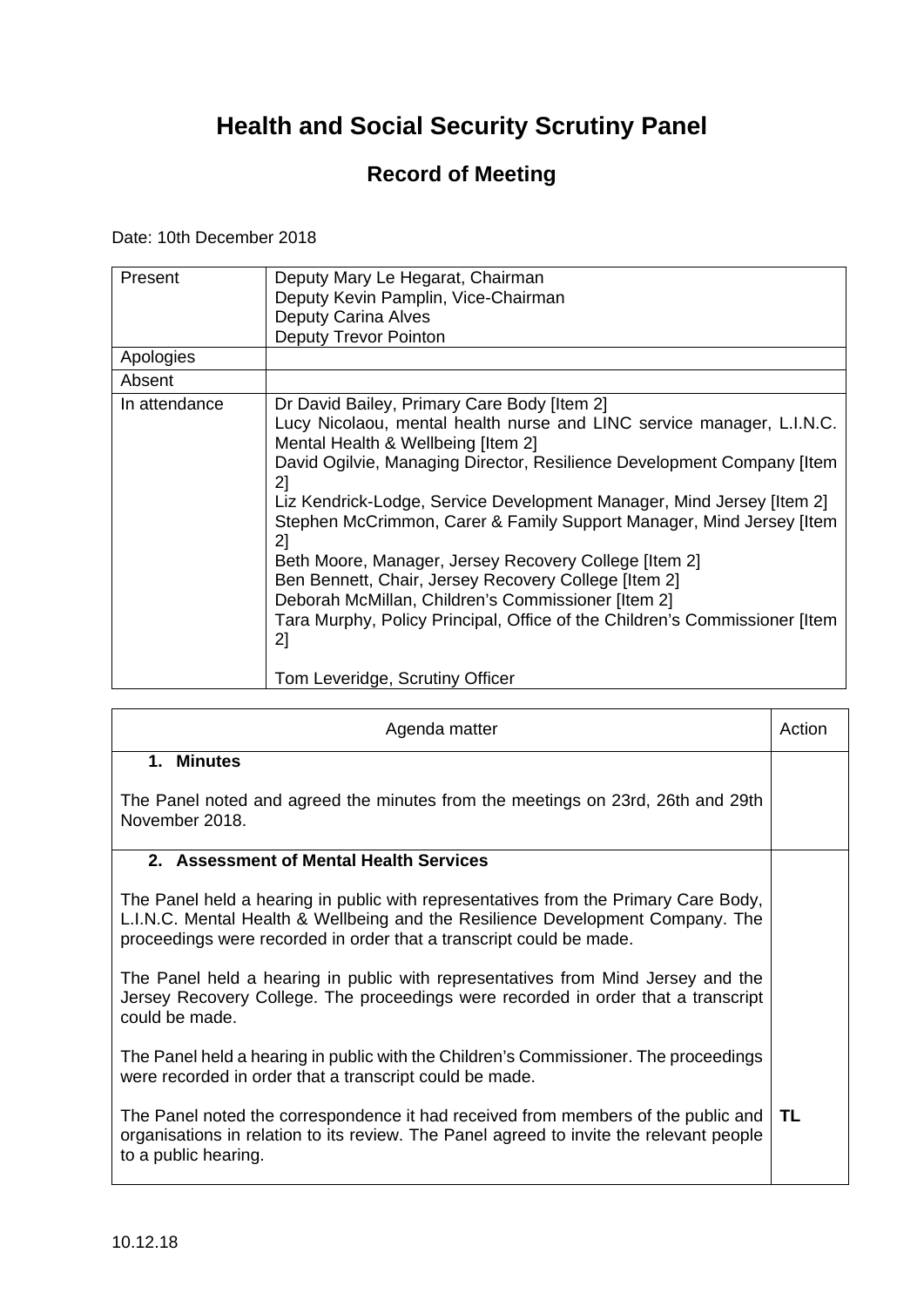| 3. Health and Community departmental changes                                                                                                                                                                                                                                                                                                                                                                                                          |     |
|-------------------------------------------------------------------------------------------------------------------------------------------------------------------------------------------------------------------------------------------------------------------------------------------------------------------------------------------------------------------------------------------------------------------------------------------------------|-----|
| The Panel noted the letter it had received from the Health and Community Services<br>Department regarding proposals to establish a new Board for the Department. It noted<br>the consultation documents it had received in relation to the Department's new Target<br>Operating Model. The Panel agreed to invite the Minister for Health and Social<br>Services and relevant officials to a public hearing to discuss the changes in more<br>detail. | TL. |
| The Panel agreed to write to the Comitédes Connétables to ask about its engagement<br>with the Health and Community Services Department in relation to provision of<br>services in the Parishes.                                                                                                                                                                                                                                                      | ΤL  |
| 4. Quarterly hearing                                                                                                                                                                                                                                                                                                                                                                                                                                  |     |
| The Panel noted the letter it had received from the Minister for Social Security. It<br>agreed to publish the letter on its website.                                                                                                                                                                                                                                                                                                                  | ΤL  |
| 5. Future programme                                                                                                                                                                                                                                                                                                                                                                                                                                   |     |
| The Panel considered its future programme and noted that its next scheduled meeting<br>would take place on 10th January 2019.                                                                                                                                                                                                                                                                                                                         |     |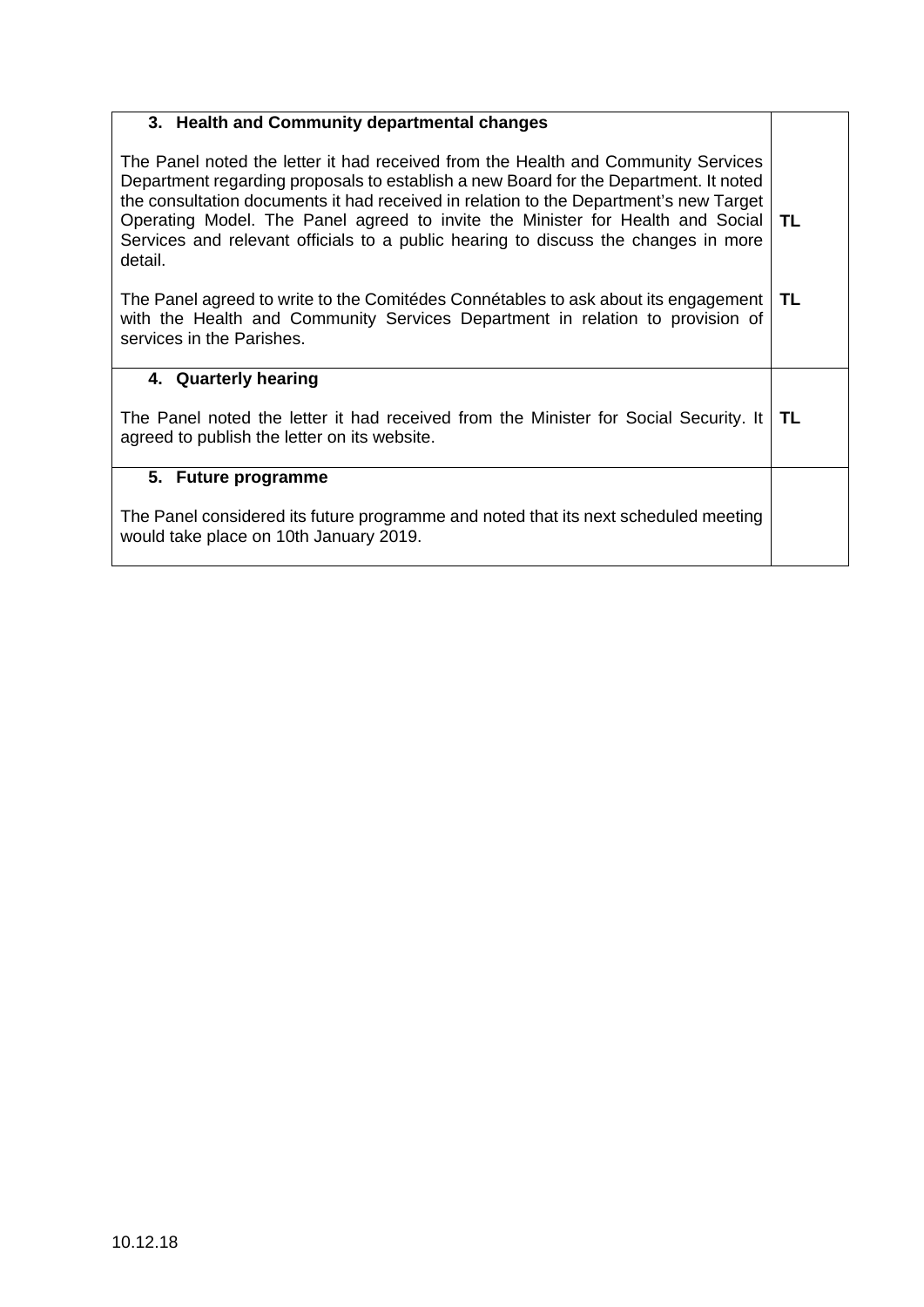### **Record of Meeting**

Date: 12th December 2018

| Present       | Deputy Mary Le Hegarat, Chairman<br>Deputy Kevin Pamplin, Vice-Chairman<br><b>Deputy Carina Alves</b>                   |
|---------------|-------------------------------------------------------------------------------------------------------------------------|
| Apologies     | <b>Deputy Trevor Pointon</b>                                                                                            |
| Absent        |                                                                                                                         |
| In attendance | Patricia Winchester, Executive Director, Independent Advocacy My Voice<br>Jersey<br>Person providing personal testimony |
|               | Tom Leveridge, Scrutiny Officer                                                                                         |

| Agenda matter                                                                                                                                                                                                                                                                                                                                                                                                                                                                                    | Actior |
|--------------------------------------------------------------------------------------------------------------------------------------------------------------------------------------------------------------------------------------------------------------------------------------------------------------------------------------------------------------------------------------------------------------------------------------------------------------------------------------------------|--------|
| 1. Assessment of Mental Health Services                                                                                                                                                                                                                                                                                                                                                                                                                                                          |        |
| In accordance with the Freedom of Information (Jersey) Law 2011 (as amended) under<br>Absolute Exemption Article 26, the Panel held a private hearing with Independent<br>Advocacy My Voice Jersey. The proceedings were recorded in order that a transcript<br>could be made. The Panel agreed that the transcript would not be published to<br>maintain the confidentiality of the organisation concerned.                                                                                     |        |
| In accordance with the Freedom of Information (Jersey) Law 2011 (as amended) under<br>Absolute Exemption Article 25, the Panel held a private hearing with an individual who<br>wanted to share their experience of accessing and using mental health services in<br>Jersey. The proceedings were recorded in order that a transcript could be made. The<br>Panel agreed that the transcript would not be published to maintain the privacy and<br>confidentiality of the individuals concerned. |        |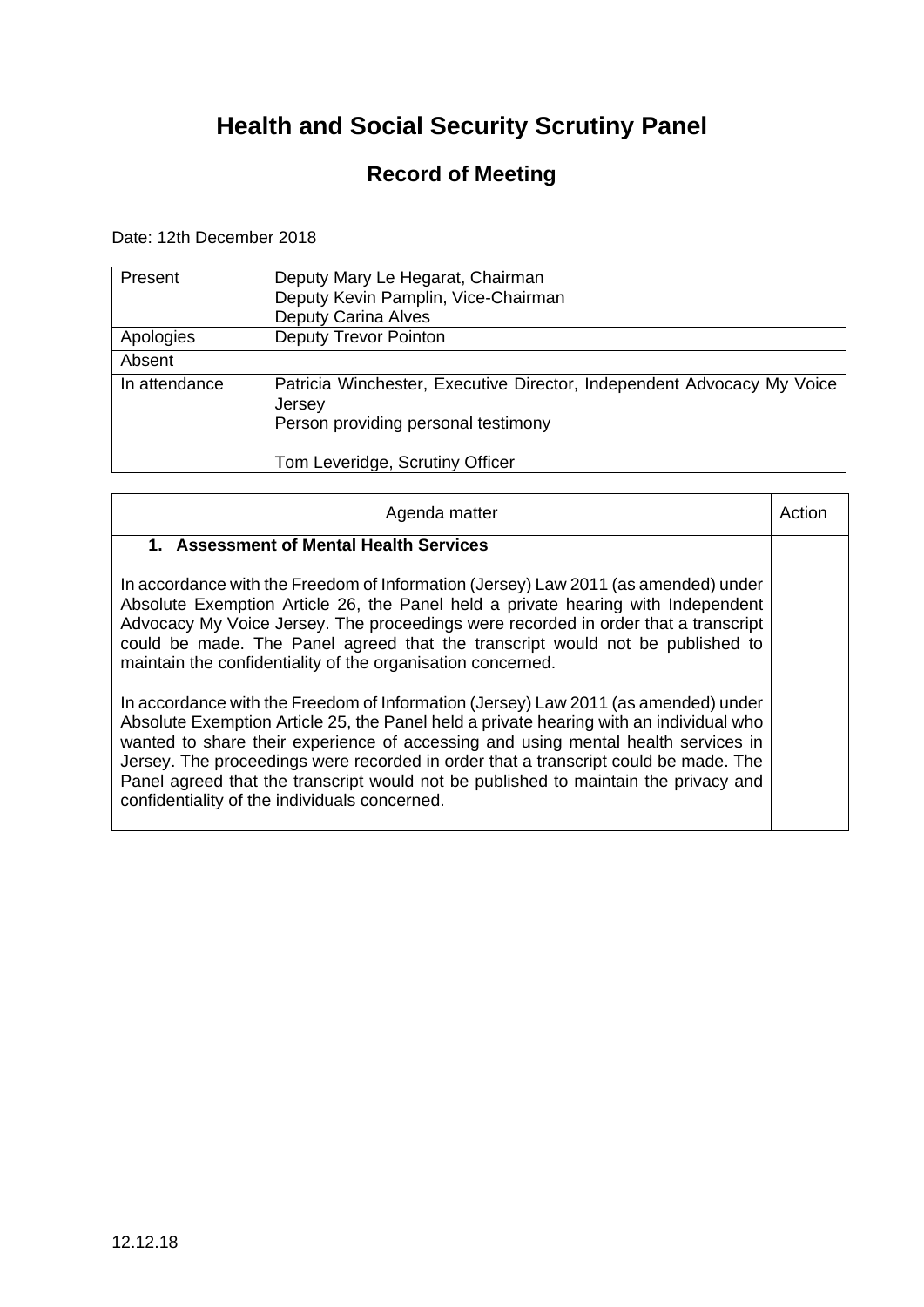### **Record of Meeting**

Date: 13th December 2018

| Present       | Deputy Mary Le Hegarat, Chairman<br>Deputy Kevin Pamplin, Vice-Chairman<br><b>Deputy Carina Alves</b>                                                                                                                                                  |
|---------------|--------------------------------------------------------------------------------------------------------------------------------------------------------------------------------------------------------------------------------------------------------|
| Apologies     | <b>Deputy Trevor Pointon</b>                                                                                                                                                                                                                           |
| Absent        |                                                                                                                                                                                                                                                        |
| In attendance | Mark Le Feuvre, Head of Access Networks, Core Technical Services, JT<br>Lee Beech, Health and Safety Supervisor, JT<br>Steve Appleton, Managing Director, Contact Consulting<br>Person providing personal testimony<br>Tom Leveridge, Scrutiny Officer |

| Agenda matter                                                                                                                                                                                                                                                                                                                                                                                                                                                                                    | Action |
|--------------------------------------------------------------------------------------------------------------------------------------------------------------------------------------------------------------------------------------------------------------------------------------------------------------------------------------------------------------------------------------------------------------------------------------------------------------------------------------------------|--------|
| 1. Assessment of Mental Health Services                                                                                                                                                                                                                                                                                                                                                                                                                                                          |        |
| The Panel held a hearing in public with representatives from JT. The proceedings were<br>recorded in order that a transcript could be made.                                                                                                                                                                                                                                                                                                                                                      |        |
| The Panel held a hearing in public with a representative from Contact Consulting. The<br>proceedings were recorded in order that a transcript could be made.                                                                                                                                                                                                                                                                                                                                     |        |
| In accordance with the Freedom of Information (Jersey) Law 2011 (as amended) under<br>Absolute Exemption Article 25, the Panel held a private hearing with an individual who<br>wanted to share their experience of accessing and using mental health services in<br>Jersey. The proceedings were recorded in order that a transcript could be made. The<br>Panel agreed that the transcript would not be published to maintain the privacy and<br>confidentiality of the individuals concerned. |        |